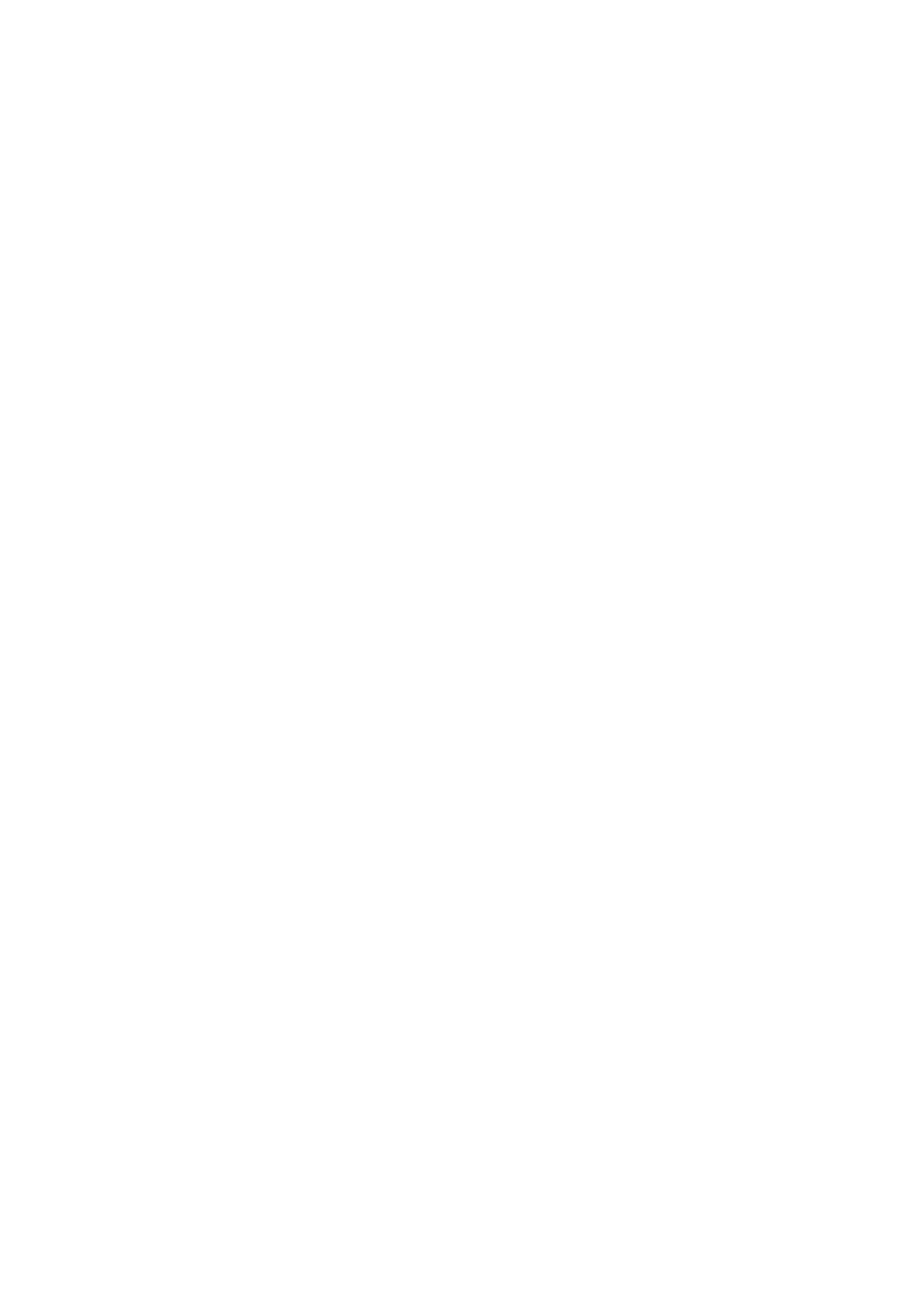# **Contents**

| <b>Trustees' Annual Report</b>           | Pages 1-8   |
|------------------------------------------|-------------|
| <b>Independent Examiner's Report</b>     | Page 9      |
| <b>Statement of Financial Activities</b> | Pages 10-22 |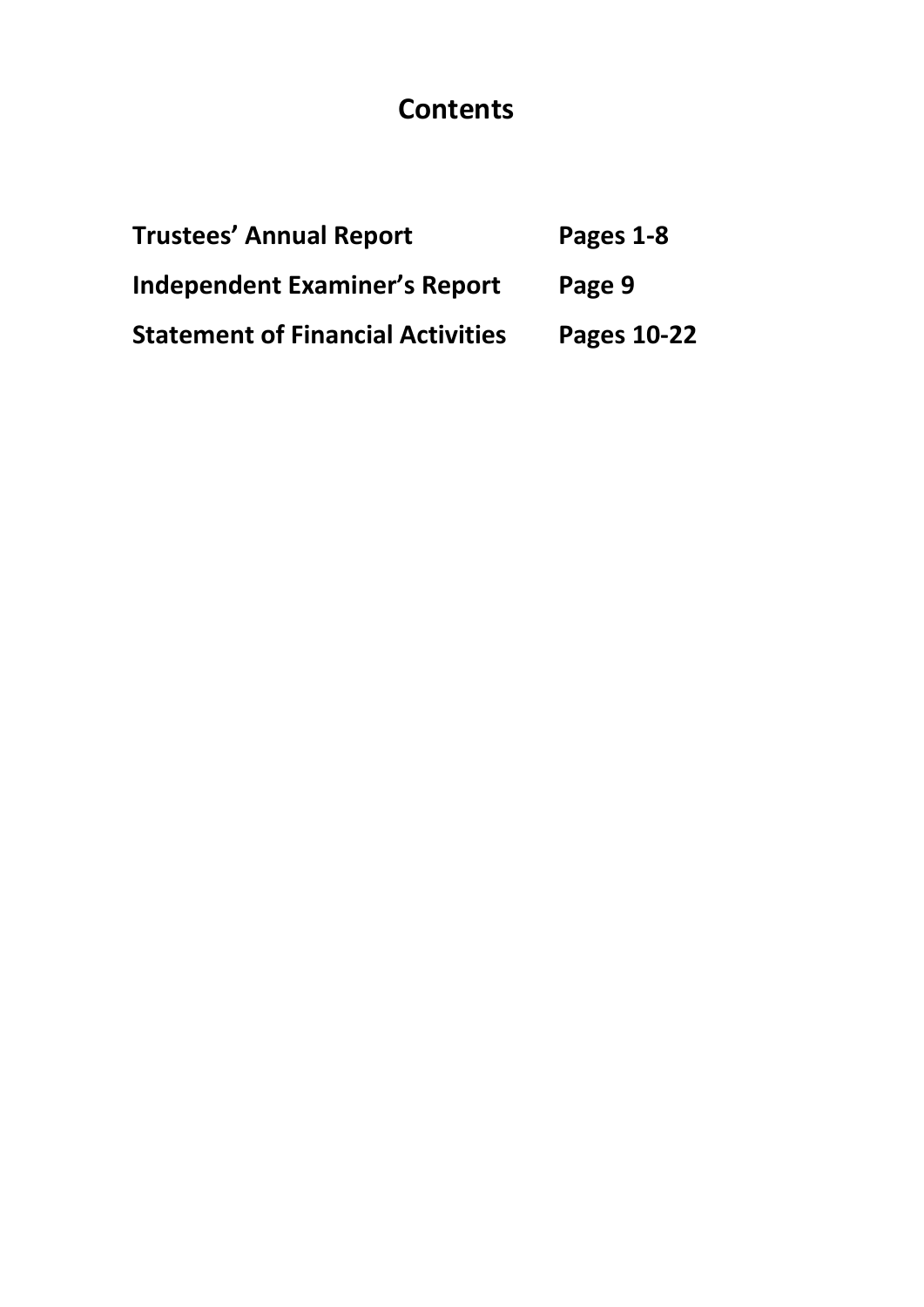# **ST LEONARD'S CHURCH, CHESHAM BOIS**

# **TRUSTEES' ANNUAL REPORT FOR THE YEAR ENDED 31st DECEMBER 2020**

# **REGISTERED CHARITY 1134113**

## **OBJECTIVES & ACTIVITIES**

The primary object of the PCC is the promotion of the Gospel of our Lord Jesus Christ according to the doctrines and practices of the Church of England.

The PCC has the responsibility of co-operating with the incumbent in promoting in the ecclesiastical parish the whole mission of the Church, pastoral, evangelistic and social.

We focus on Jesus because he defines our identity. The Father shows us what to do, we trust him in all circumstances and we expect to see the Kingdom manifest. We seek to maintain the values, vision and mission of the Parish.

Quinquennial inspection repairs are normally addressed along with other items including ongoing maintenance items.

The PCC also has ongoing maintenance responsibility for the Parish Centre and 37 Milton Lawns and 19 Stubbs End Close.

#### **CHURCH ACTIVITIES**

| BCP Holy Communion (Jan-Mar in Church Building, Apr-Dec online)<br>8.00am<br>Sunday<br>Service of the Word (Jul-Oct in Church Building)<br>9.00am<br>Family Worship (Jan-Mar in Church Building)<br>10.00am<br>Family Celebration (Jan-Mar in Beacon School, Apr-Dec online, Sep-<br>10.30am  <br>Oct at Restore Hope)<br>Encounter (Fortnightly in Church Building and Online)<br>7.00pm<br>Prayer Meeting (Monthly Online) |  |
|------------------------------------------------------------------------------------------------------------------------------------------------------------------------------------------------------------------------------------------------------------------------------------------------------------------------------------------------------------------------------------------------------------------------------|--|
|------------------------------------------------------------------------------------------------------------------------------------------------------------------------------------------------------------------------------------------------------------------------------------------------------------------------------------------------------------------------------------------------------------------------------|--|

A large variety of other meetings and youth and children's activities take place during the week including other services, fellowship groups and young people's and children's meetings as below.

> Maryland Pre-School Nursery (Jan-Mar and Jun-Dec) Youth and Children's activities Home groups Prayer groups

We rely very heavily upon and are indebted to the voluntary effort and resources of our membership, particularly those who support the youth minister and children's ministers to run all the activities on Sundays as well as during the week. We are grateful for the voluntary effort of the teams that look after the cleaning, flowers, welcome teams and sidesmen and all those others who perform many and varied tasks in and around the parish. During the COVID Restrictions a number of the services moved to an "Online" format, and some of the church activities were also moved to an "online" format or had to be cancelled or postponed, whilst maintaining pastoral connections in lockdown.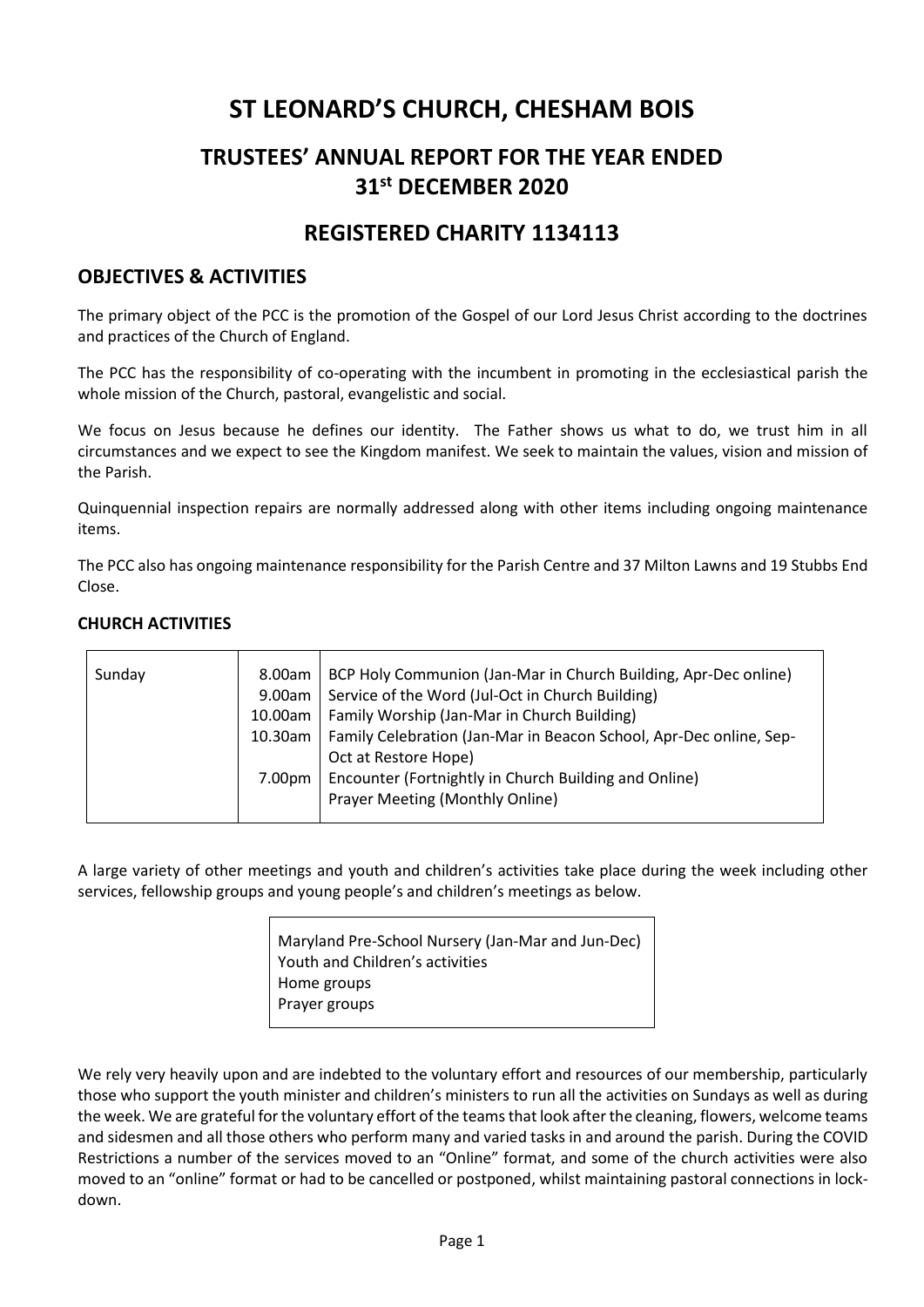

#### **PUBLIC BENEFIT**

The PCC has referred to the guidance in the Charity Commission's General Guidance on Public Benefit when reviewing its aims and objectives and in planning its future activities. In particular the PCC considers how planned activities will contribute to the aims and objectives it has set.

The Church of St. Leonard's Chesham Bois has a public duty and charge to the 'cure of souls' for the associated ecclesiastical parish. The overall ministry and work of the PCC, the clergy and staff routinely embraces this charge. All services and the majority of activities are accessible and open to our local and wider community with the sermons also available online. As an Anglican Church we serve parishioners through arranging baptism, funeral, and wedding ceremonies which includes wedding preparation. We recognise that in following Jesus it is possible to live in a community that not only builds up and strengthens our members but can also be a blessing to the wider community in which we live. Normal activities would include involvement and integration with Chesham Bois CE School, including curriculum support, pastoral support (including Transforming Lives for Good) and church visits. However, due to COVID Restrictions during a large proportion of 2020, a lot of pastoral and outreach activities had to be scaled back. Remembrance Sunday was held online and Christmas services were able to proceed this year in person and online although on a much smaller scale with limited numbers allowed in the Church building and social distancing restrictions applied. Due to the hard work of all the staff involved, Maryland Pre-School was able to continue as well, but on a reduced timetable. We thank the Maryland Team as they were able to continue to bless the community throughout the year. Other activities in the Parish Centre were greatly reduced due to COVID Restrictions.

#### **ACHIEVEMENTS & PERFORMANCE**

The Electoral Roll was updated in April 2020 and recorded 170 members.

In 2020 there were:-

| <b>Baptism</b> |
|----------------|
| Wedding        |
| 11 Funerals    |
|                |

Our understanding is that as Christians, our life together is expressed in community and this is most readily realised in smaller group meetings beyond Sunday services. These groups are committed to realising in practice the values of the church. We have approximately 132 members spread across 7 adult home groups. There are also 2 youth groups, KS4 (meeting twice a week), KS3 (weekly) and 1 children's group (Preschool – KS2) which started in October.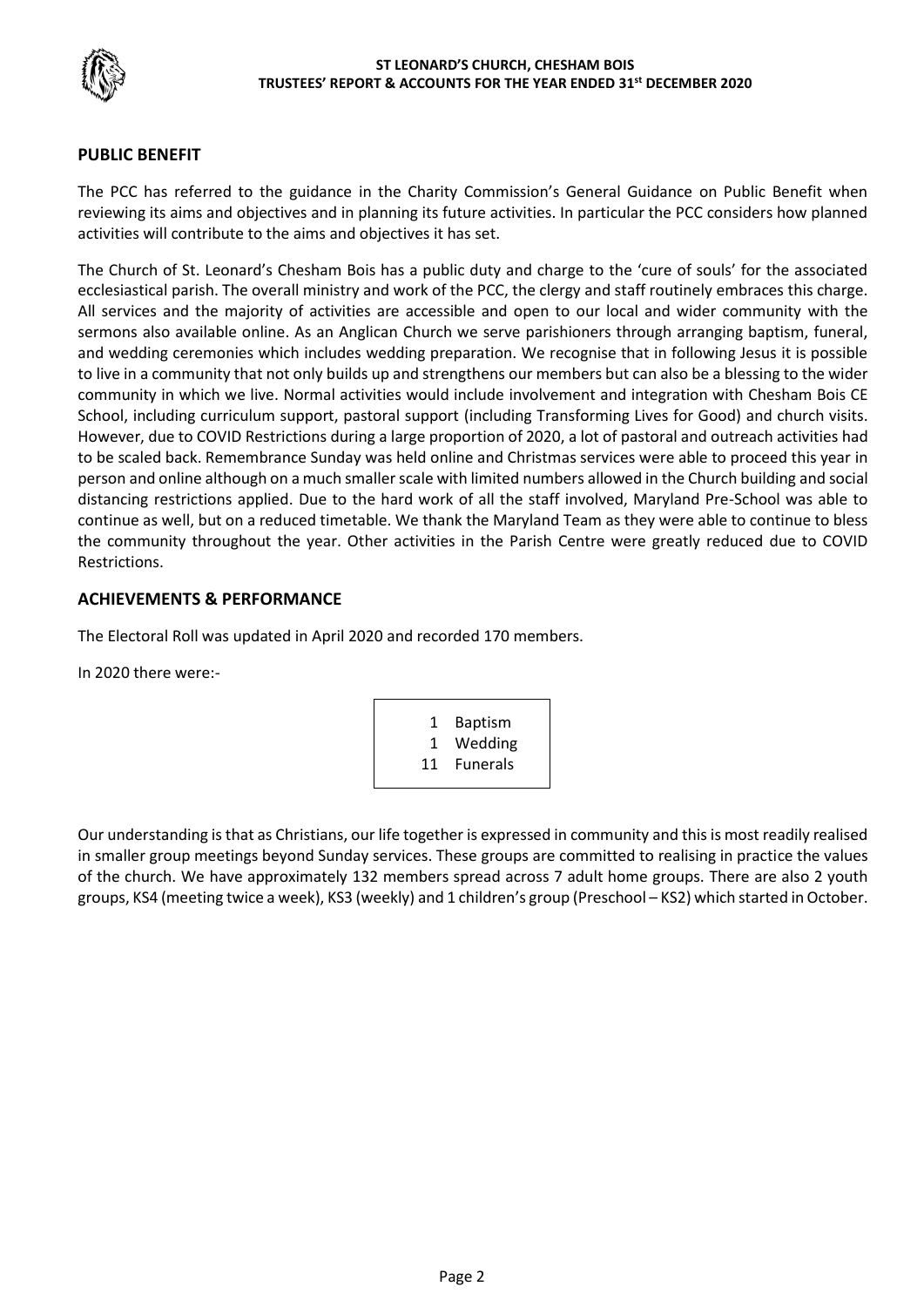

#### **STAFF AND LEADERSHIP**

The staff and leadership teams comprise:

| Laurie Clow          | Rector                                                     |
|----------------------|------------------------------------------------------------|
| Chris Clare          | Associate Minister                                         |
| <b>Vicky Burton</b>  | Assistant Pastor (Jan-Aug)                                 |
| Ruth Leach           | Office Manager, Freedom Prayer Coordinator and Rector's PA |
| Alice Somervell      | Administrator and Events Coordinator                       |
| Jen & Collin Wallace | Junior Church Pastors (Job Share)                          |
| Jonny Somervell      | <b>Worship Pastor</b>                                      |
| Jackie Lambert       | <b>Licensed Lay Minister</b>                               |
| Peter Flory          | Licensed Lay Minister                                      |
| Owen Melville-Thomas | <b>Placement Student Youth Ministry</b>                    |
| Peter Dendy          | Youth Intern (Jan-Aug)                                     |
| Diana Wright         | Prophet                                                    |
| Denise Kolb          | Safeguarding Officer, Community Outreach Coordinator       |
|                      |                                                            |

#### **PCC**

The PCC met 7 times during the year. The average level of attendance was 86%. During the latter half of the year in particular, PCC meetings were conducted online. Additional PCC Committees met between meetings and reports were received by the PCC and/or discussed and approved where necessary. Matters considered during the year are tabulated below.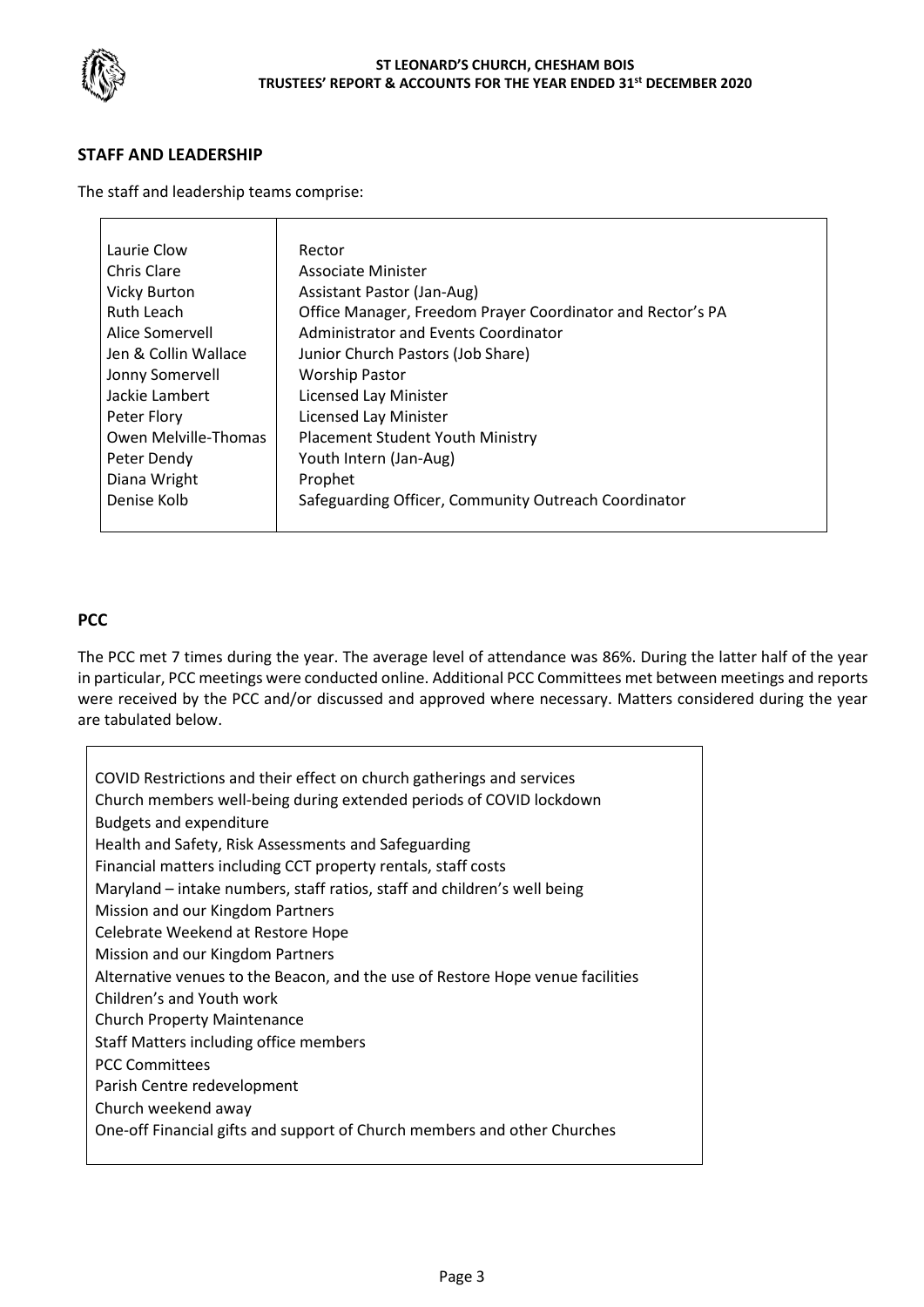

#### **MISSION & TRAINING**

The church membership were involved with the following activities during the course of the year:-

Church Weekend Away (March) Seniors' Ministry with other churches in Amersham Outreach to various schools, rest homes and organisations in the Parish (Jan-Mar) Freedom Prayer Wedding Preparation Restore Hope Outreach and Food Distribution initiatives Parish Centre Redevelopment Project

These and other activities are fully reported in the APCM Annual Report Booklet.

## **FINANCIAL REVIEW**

The PCC accounts for the year 2020 are attached and have been duly examined and approved.

The accounts indicate a decrease in the level of income in 2020 over 2019 and a decrease in the expenditure of the Council in 2020 over 2019.

The overall normal income is greater than normal expenditure.

The ongoing financial commitments of the PCC are related to the continued ministry of the church, its members and payment of employed staff that support them and to the maintenance and fabric of the buildings.

The Worship Pastor and Parish Administrator reside in 37 Milton Lawns.

From January 2020, one Youth Intern, one Youth placement student, and two Junior Church pastors were housed in 19 Stubbs End Close. Council tax for 19 Stubbs End Close is met by the PCC.

These properties are occupied by annual licences from the Chiltern Christian Trust.

The PCC paid the Parish Share in full in 2020.

The impact of Covid-19 pandemic has been to reduce income both in collections and bankers order as well as rental income on the Parish Centre, there has been a significant increase in cleaning costs, however, there have been savings in terms of rent payable.

## **RESERVES POLICY**

The reserves policy as set in May 2019 is that the PCC will aim to hold in reserve a minimum of £90,000. This is set at a suitable amount to cover general operational expenditure for three months excluding the Parish Share.

In January 2021, the PCC set the reserve policy level at £60,000 following the annual review.

At the end of the 2020 the general unrestricted funds available to the PCC amounted to £70,330.38.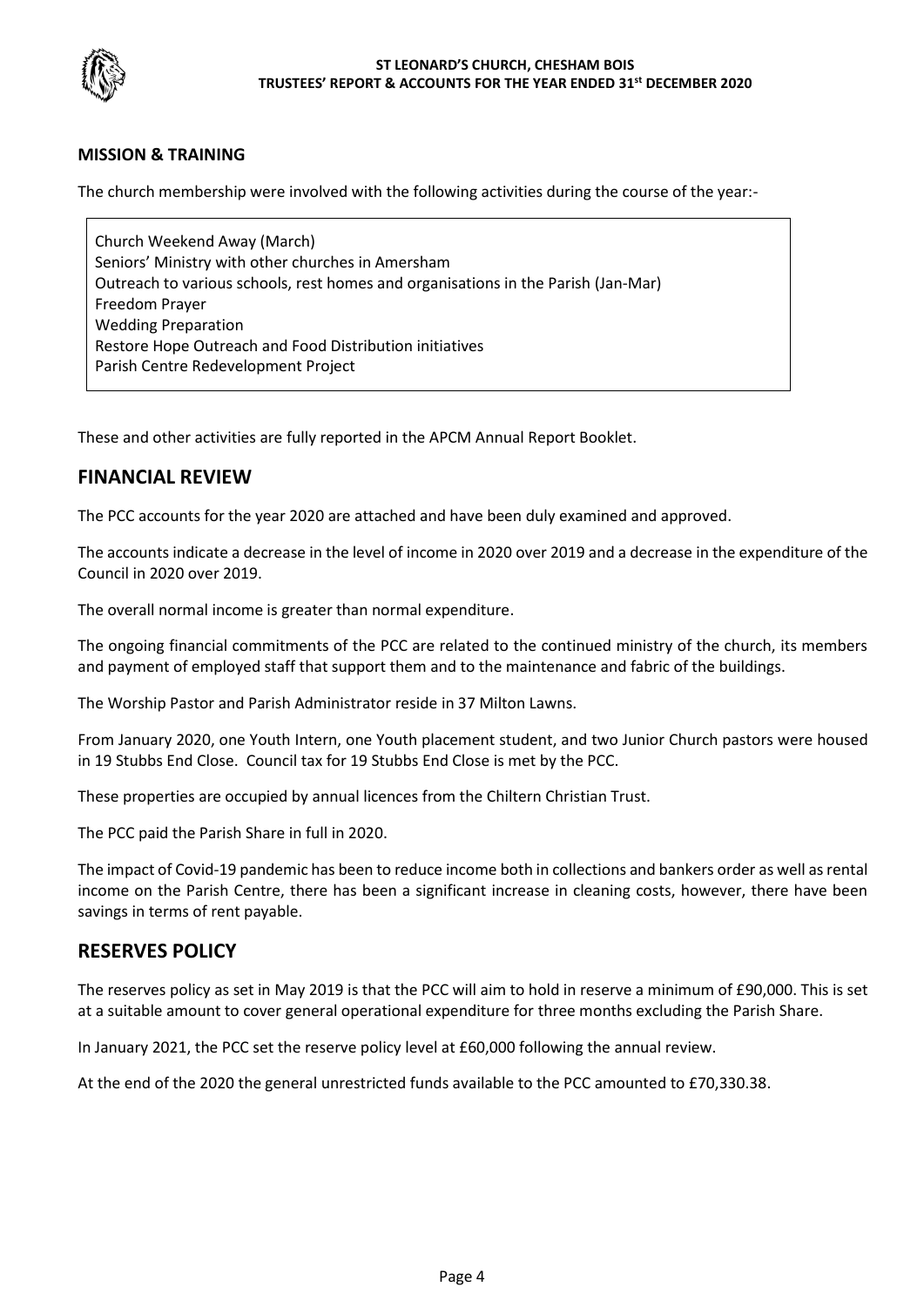

# **STRUCTURE, GOVERNANCE & MANAGEMENT**

The Parochial Church Council (PCC) is a corporate body established by the Church of England. The PCC operates under the Parochial Church Council Powers Measure. The PCC became a registered charity with the Charity Commission on the 5<sup>th</sup> February 2010.

Members of the PCC are either ex-officio, elected by the Annual Parochial Church Meeting (APCM) or co-opted in accordance with the Church Representation Rules.

Policies and procedures for Health & Safety, Disability Discrimination legislation and Safeguarding are regularly reviewed. The PCC applies the Diocese of Oxford Safeguarding Policy and the Safeguarding Representative is Denise Kolb.

A review of the major risks and a risk register with action plan exists and is held by the Office Manager.

Illustrative diagram showing the current structures, roles and responsibilities.

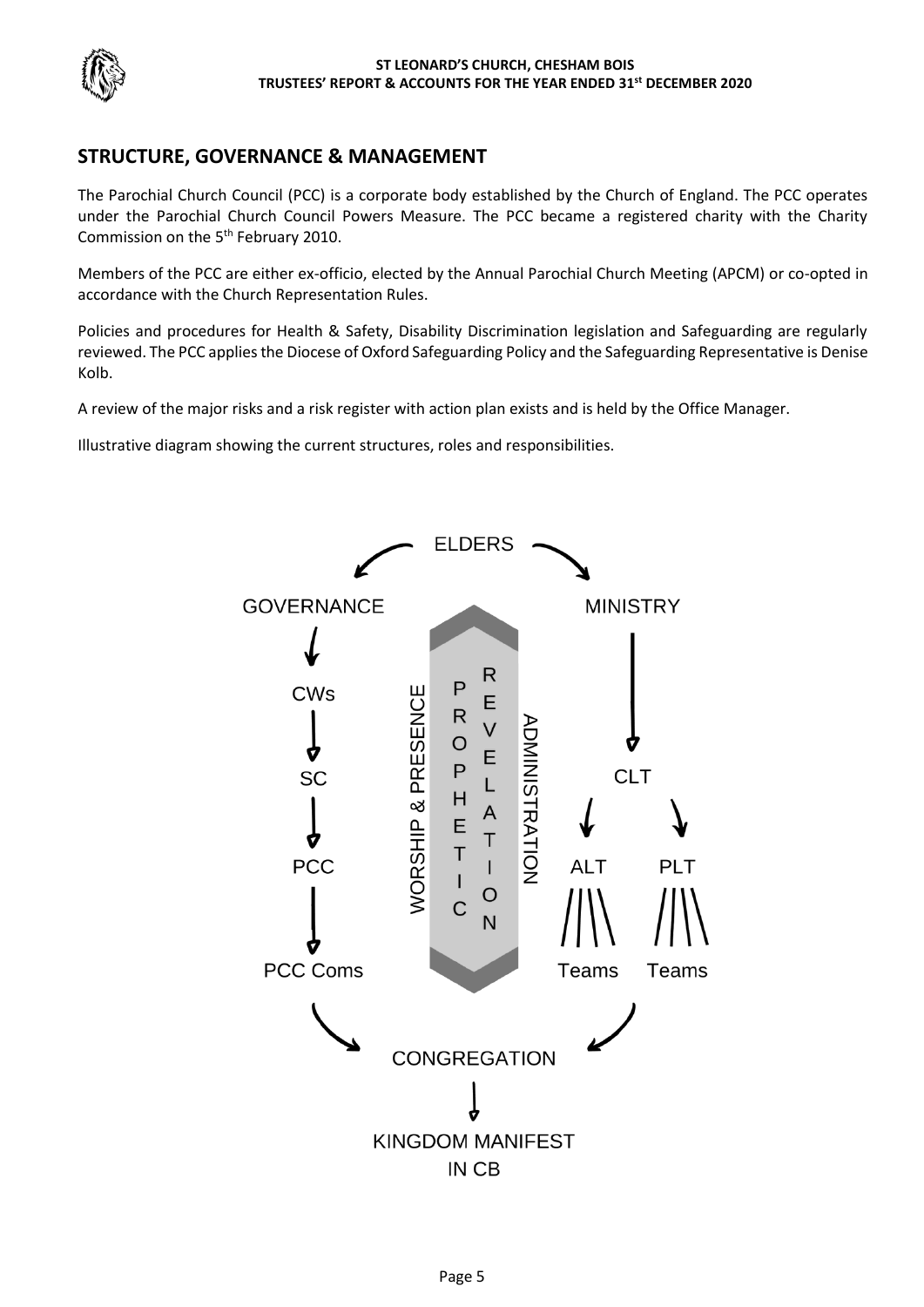

The PCC operated with eight main committees in 2020.

| <b>Standing Committee</b><br>Chair: Rector                                        | Standing committee is the executive committee of the PCC. It has power<br>to transact the business of the PCC between PCC meetings, subject to any<br>parameters set by the Council including spending up to £400. Standing<br>committee shapes the agenda for PCC meetings. |
|-----------------------------------------------------------------------------------|------------------------------------------------------------------------------------------------------------------------------------------------------------------------------------------------------------------------------------------------------------------------------|
| <b>Mission Committee</b><br><b>Chair: Chris Clare</b>                             | This committee oversees the mission support function of the Church,<br>supporting individuals, societies and projects at home and overseas. It<br>recommends the allocation of funds to the PCC and is responsible for the<br>distribution of these monies.                  |
| <b>Fabric Committee</b><br>Chair: Rector                                          | This committee oversees the repair and maintenance of all the church<br>properties advising and making recommendations to the PCC.                                                                                                                                           |
| <b>Personnel Committee</b><br>Chair: Karen Willcox (Jan-<br>Oct) Rector (Nov-Dec) | This committee oversees appointment and support of all staff and<br>regulates appraisal and training.                                                                                                                                                                        |
| <b>Safeguarding Committee</b><br><b>Chair: Chris Clare</b>                        | This committee oversees the safeguarding of all activities within the<br>church and ensures it adheres to Diocesan policy and the law.                                                                                                                                       |
| <b>Finance Committee</b><br>Chair: Katie Flory                                    | This committee is responsible for supporting the Treasurer in the<br>financial management and policies of the church, it advises and<br>recommends best charity practice and processes to the PCC.                                                                           |
| <b>Parish Centre</b><br>Redevelopment<br><b>Committee</b>                         | This committee oversees the project for the redevelopment of the<br>existing Parish Centre/Rectory site and oversees three sub-committees                                                                                                                                    |
| Chair: Rector                                                                     | Parish Centre Redevelopment Committees:<br>Warrior Prayer/Revelation - Chair: Rector<br>i)<br>Strategy - Chair: Chris Clare<br>ii)<br>Implementation - Chair: David Clare<br>iii)                                                                                            |
| <b>Maryland Committee</b><br>Chair: Andrea Hayers                                 | This committee oversees the operational running of the Maryland Pre-<br>School.                                                                                                                                                                                              |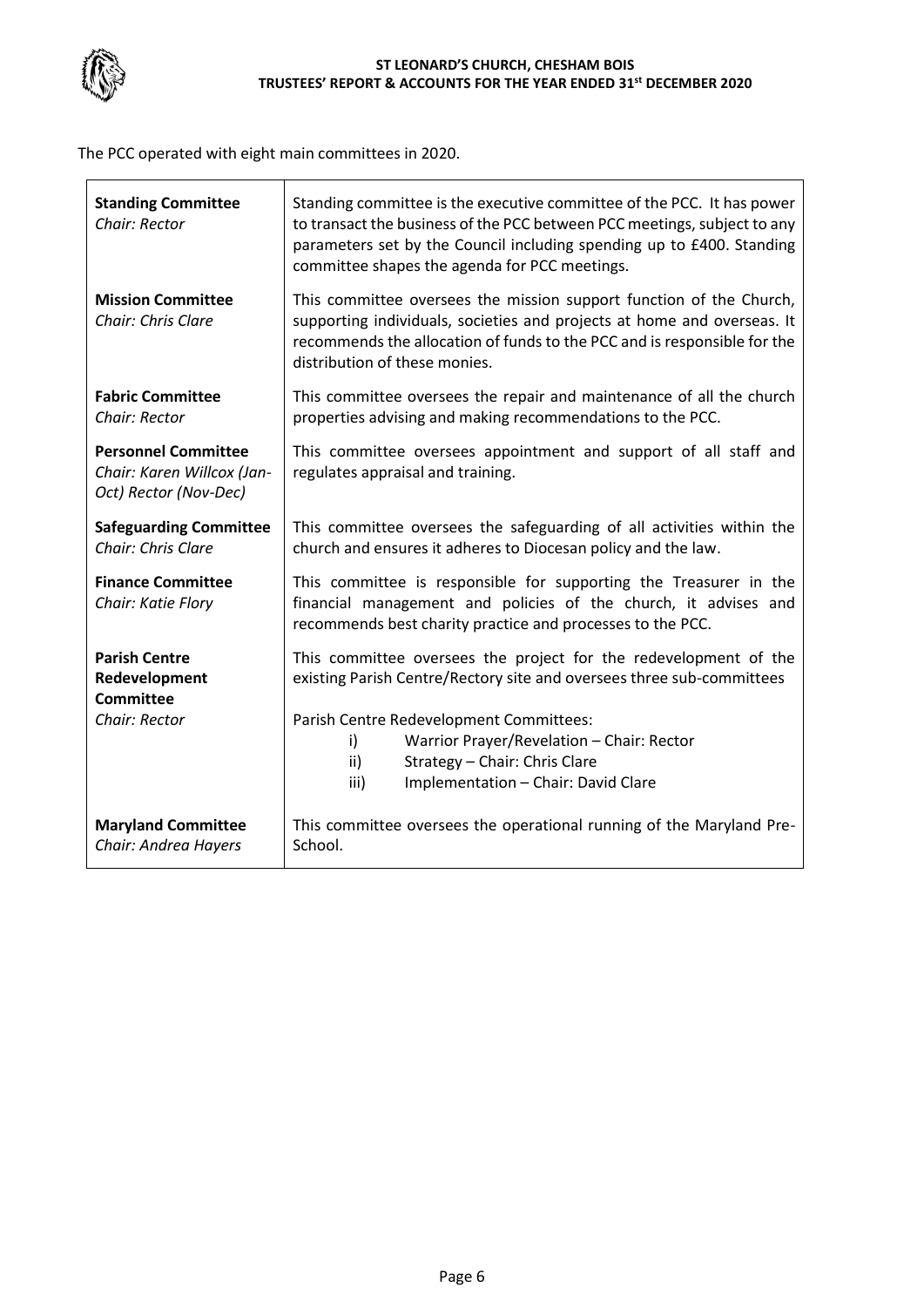

# **REFERENCE & ADMINISTRATIVE DETAILS**

| <b>Full Name</b>                 | The Parochial Church Council of St. Leonard's Chesham Bois                                       |
|----------------------------------|--------------------------------------------------------------------------------------------------|
| <b>Church Address</b>            | High Bois Lane, Chesham Bois, Amersham, Buckinghamshire, HP6 6DG                                 |
| Correspondence<br><b>Address</b> | The Church Office, Parish Centre, Glebe Way, Chesham Bois, Amersham,<br>Buckinghamshire, HP6 5ND |
| <b>Bank Address</b>              | TSB Bank, PO Box 373, Leeds, LS14 9GQ                                                            |
| Independent<br>Examiner          | Nicola Anderson FCA FCIE, 189 Baldwins Lane, Croxley Green, Rickmansworth, Herts.<br>WD3 3LL     |
| Rector                           | Revd Laurie Clow                                                                                 |

#### **MEMBERSHIP OF THE PAROCHIAL CHURCH COUNCIL DURING 2020**

| <b>Rector (Chairman)</b><br><b>Self-Supporting Minister</b><br><b>Licensed Lay Ministers</b><br><b>Churchwardens</b> |                | Revd Laurie Clow<br>Revd Chris Clare<br>Jackie Lambert<br>Jonathan Coutts ¥                                                                              | Peter Flory<br>Choi van Rest          | Cathy Baldwin $\infty$ |
|----------------------------------------------------------------------------------------------------------------------|----------------|----------------------------------------------------------------------------------------------------------------------------------------------------------|---------------------------------------|------------------------|
| <b>PCC Secretary</b>                                                                                                 |                | <b>Adrian Dunn</b>                                                                                                                                       |                                       |                        |
| <b>PCC Treasurer</b>                                                                                                 |                | Katie Flory                                                                                                                                              |                                       |                        |
| <b>Deanery Representatives</b>                                                                                       |                | Jackie Lambert                                                                                                                                           | Peter Flory                           | Monica Bartlett ¥      |
| Lay Representatives                                                                                                  | <b>Elected</b> |                                                                                                                                                          |                                       |                        |
|                                                                                                                      | 2017           | Katie Flory                                                                                                                                              | Jenny Robinson                        | Karen Willcox ¥        |
|                                                                                                                      | 2018           | <b>Monica Bartlett</b><br>Alison Greenhalgh                                                                                                              | Stuart McLachlan                      | Malcolm Hafner         |
|                                                                                                                      | 2019           | Andrew Silley<br>Edoardo Cavallo                                                                                                                         | Yvette Speakman<br><b>Adrian Dunn</b> | Gabriella Horridge ¥   |
|                                                                                                                      | 2020           | Katie Flory                                                                                                                                              | Jenny Robinson                        | Adrian Dunn            |
|                                                                                                                      |                | ¥ Until Annual Parochial Church Meeting 21 <sup>st</sup> September 2020<br>$\infty$ From Annual Parochial Church Meeting 21 <sup>st</sup> September 2020 |                                       |                        |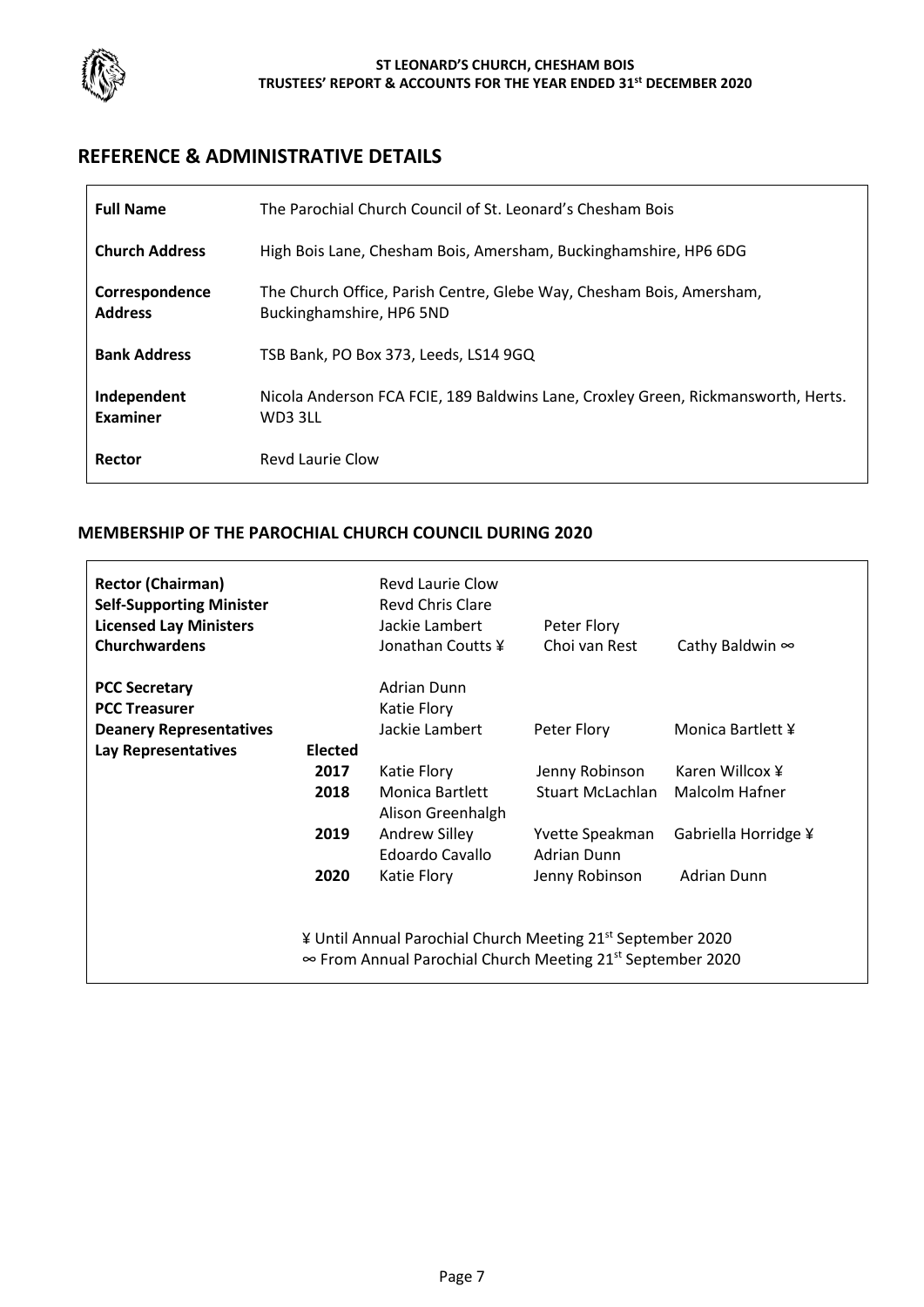

# **STATEMENT OF TRUSTEES' RESPONSIBILITIES**

The members of the Parochial Church Council are required to prepare financial statements each year. These give a true and fair view of the Parochial Church Council's financial activities during the year and of its financial position at year end. In preparing financial statements giving a true and fair view, the members should follow best practice and:

- select suitable accounting policies and apply them consistently;
- make judgements and estimates that are reasonable and prudent;
- state whether applicable accounting standards and recommended practice have been followed, subject to any departures disclosed and explained in the financial statements;
- prepare the financial statements on the going concern basis unless it is inappropriate to presume that the Parochial Church Council will continue in operation.

The members of the Parochial Church Council are responsible for keeping accounting records which disclose with reasonable accuracy the financial position of the Parochial Church Council and which enable them to ascertain the financial position of the Parochial Church Council and ensure that the financial statements comply with the Charities Act 2011 and Accounting and Reporting by Charities: Statement of Recommended Practice applicable to charities preparing their accounts in accordance with the Financial Reporting Standard applicable in the UK and Republic of Ireland published on 16 July 2014. They are also responsible for safeguarding the assets of the Parochial Church Council and hence for taking reasonable steps for the prevention and detection of fraud and other irregularities.

#### **RELATED PARTY TRANSACTIONS AND TRUSTEES' REMUNERATIONS**

Statements and details of related transactions can be found in Note 10 of the accounts.

Approved by the Parochial Church Council 15<sup>th</sup> March 2021 signed on their behalf.

Choi Van Rest Churchwarden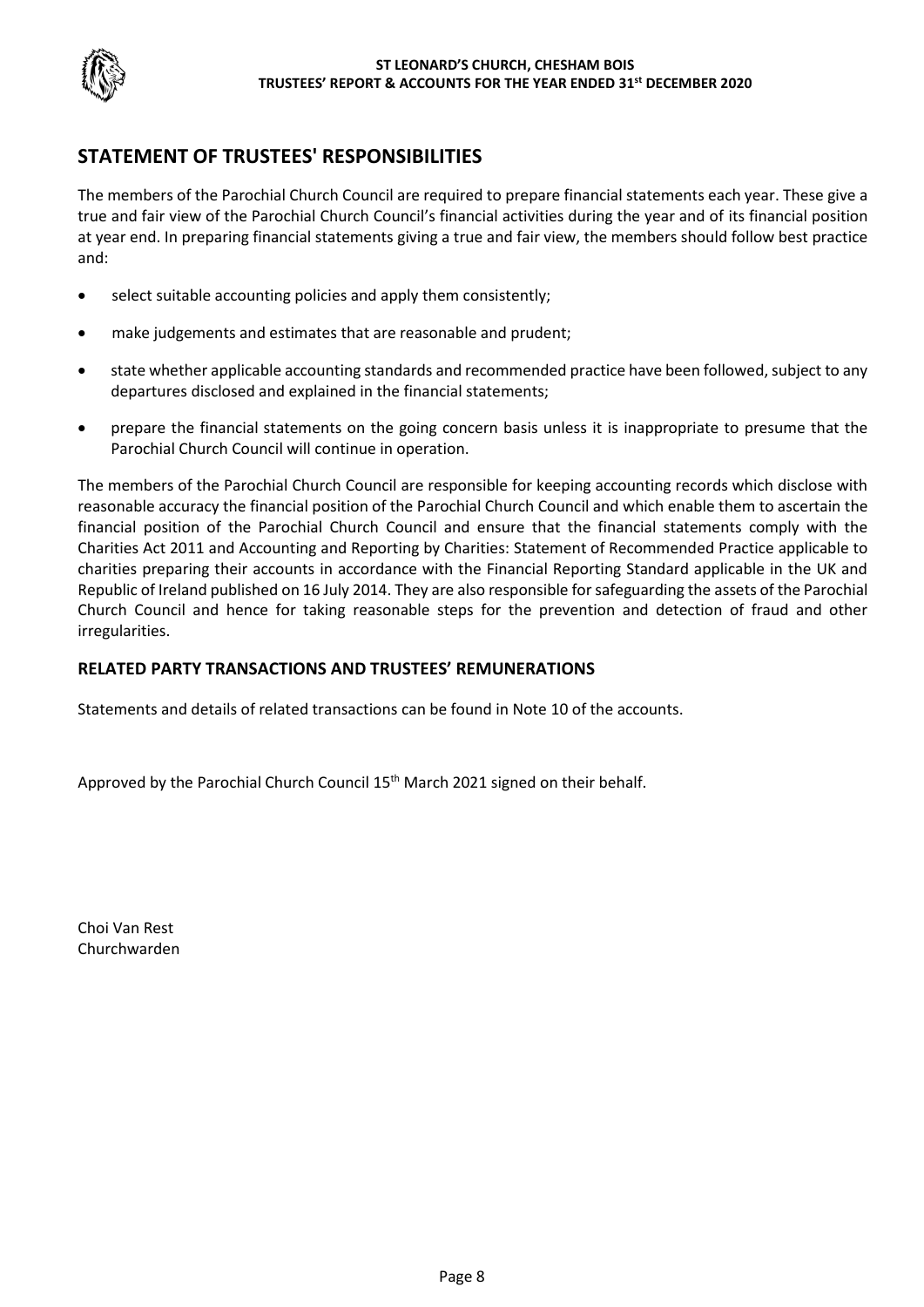

# **INDEPENDENT EXAMINER'S REPORT**

I report to the Trustees on my examination of the accounts of St Leonard's Church (charity no. 1134113) for the year ended 31 December 2020 as set out on pages 10 – 22.

#### **Responsibilities and basis of report**

As the charity trustees of the charity you are responsible for the preparation of the accounts in accordance with the requirements of the Charities Act 2011 ('the Act').

I report in respect of my examination of the charity's accounts carried out under section 145 of the 2011 Act and in carrying out my examination I have followed all the applicable Directions given by the Charity Commission under section 145(5)(b) of the Act.

#### **Independent examiner's statement**

Since the charity's gross income exceeded £250,000 your examiner must be a member of a body listed in section 145 of the 2011 Act. I confirm that I am qualified to undertake the examination because I am member of the Institute of Chartered Accountants in England and Wales, which is one of the listed bodies.

I have completed my examination. I confirm that no material matters have come to my attention in connection with the examination giving me cause to believe that in any material respect:

- 1. Accounting records were not kept in respect of the charity as required by section 130 of the Act; or
- 2. The accounts do not accord with those records.

I have no concerns and have come across no other matters in connection with the examination to which attention should be drawn in this report in order to enable a proper understanding of the accounts to be reached.

#### **Nicola Anderson FCA FCIE** dated: **Nicola Anderson FCA FCIE**

189 Baldwins Lane Croxley Green Rickmansworth Hertfordshire WD3 3LL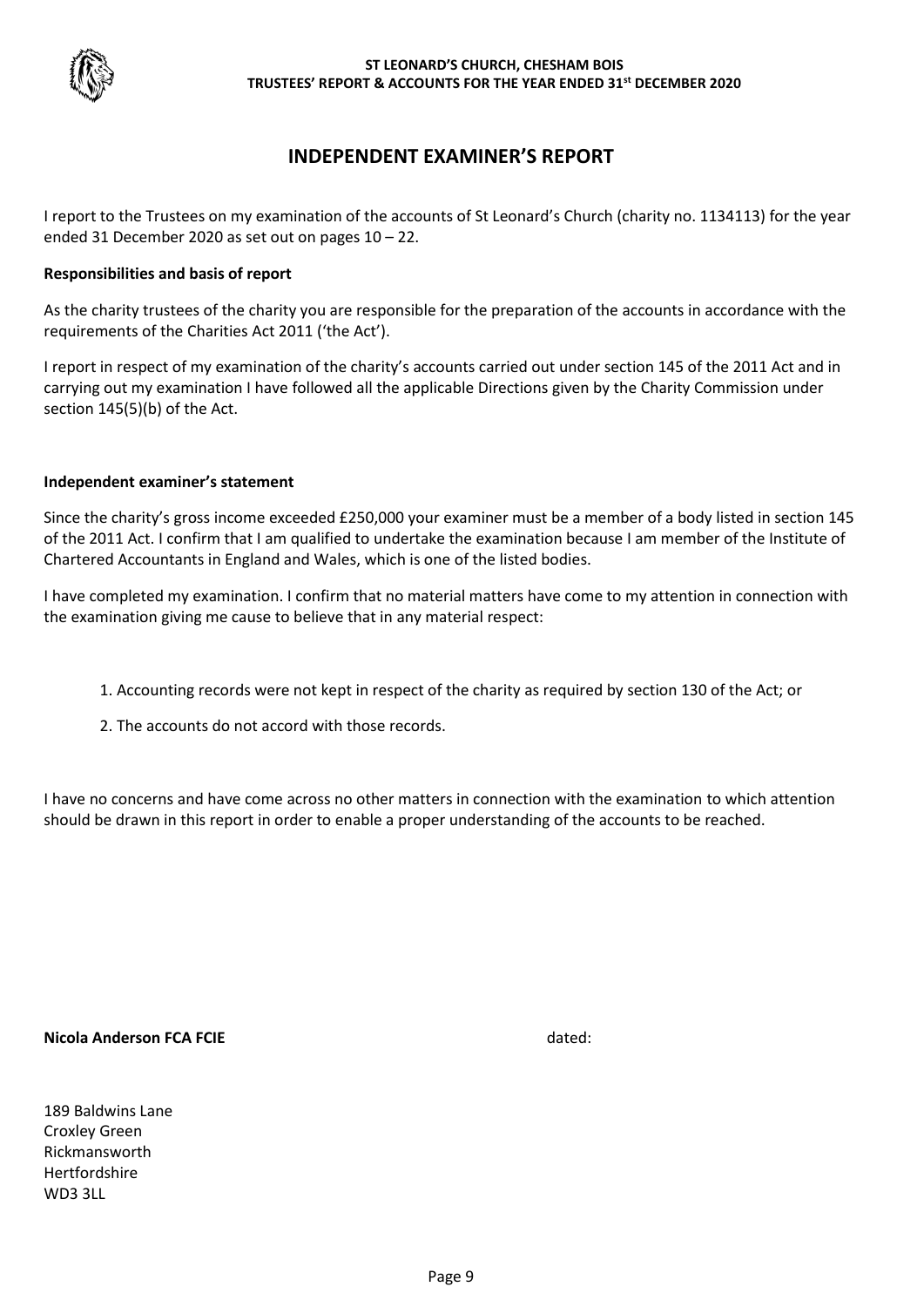# **STATEMENT OF FINANCIAL ACTIVITIES**

|                                                        |      | <b>Unrestricted</b><br><b>Funds</b> | Designated<br><b>Funds</b> | <b>Restricted</b><br><b>Funds</b> | <b>Total Funds</b><br>2020 | <b>Unrestricted</b><br>Funds | Designated<br><b>Funds</b> | <b>Restricted</b><br><b>Funds</b> | <b>Total Funds</b><br>2019 |
|--------------------------------------------------------|------|-------------------------------------|----------------------------|-----------------------------------|----------------------------|------------------------------|----------------------------|-----------------------------------|----------------------------|
| Income from:                                           | Note | £                                   | £                          | £                                 | £                          | £                            | £                          | £                                 | £                          |
|                                                        |      |                                     |                            |                                   |                            |                              |                            |                                   |                            |
| Incoming resources from donors                         | 2(a) | 266,362.52                          | 1,465.75                   | 32,082.03                         | 299,910.30                 | 346,847.00                   | 846.00                     | 60,627.76                         | 408,320.76                 |
| Other voluntary incoming resources                     | 2(b) | 1,045.00                            | 0.00                       | 19,780.00                         | 20,825.00                  | 237.07                       | 0.00                       | 62,085.12                         | 62,322.19                  |
| Income from charitable and ancillary trading           | 2(c) | 1,246.63                            | 88,695.49                  | 0.00                              | 89,942.12                  | 2,830.29                     | 116,856.93                 | 0.00                              | 119,687.22                 |
| Other ordinary incoming resources                      | 2(d) | 0.00                                | 0.00                       | 0.00                              | 0.00                       | 2,000.00                     | 36,953.83                  | 0.00                              | 38,953.83                  |
| Income from investments                                | 2(e) | 1,185.57                            | 0.00                       | 0.00                              | 1,185.57                   | 998.49                       | 0.00                       | 0.00                              | 998.49                     |
| <b>Total Income from:</b>                              |      | 269,839.72                          | 90,161.24                  | 51,862.03                         | 411,862.99                 | 352,912.85                   | 154,656.76                 | 122,712.88                        | 630,282.49                 |
| <b>Expenditure on:</b>                                 |      |                                     |                            |                                   |                            |                              |                            |                                   |                            |
| Grants                                                 | 3(a) | 4,500.00                            | 24,780.00                  | 12,920.55                         | 42,200.55                  | 86.30                        | 117,815.00                 | 98,454.04                         | 216,355.34                 |
| Activities directly relating to the work of the church | 3(b) | 252,894.37                          | 48,655.46                  | 38,135.54                         | 339,685.37                 | 261,778.27                   | 116,512.46                 | 21,014.17                         | 399,304.90                 |
| Costs of generating funds                              | 3(c) | 1,138.84                            | 99,873.96                  | 0.00                              | 101,012.80                 | 1,418.60                     | 111,825.68                 | 0.00                              | 113,244.28                 |
| <b>Total Expenditure on:</b>                           |      | 258,533.21                          | 173,309.42                 | 51,056.09                         | 482,898.72                 | 263,283.17                   | 346,153.14                 | 119,468.21                        | 728,904.52                 |
| Net Income/ (Expenditure) Resources before Transfer    |      | 11,306.51                           | $-83,148.18$               | 805.94                            | $-71,035.73$               | 89,629.68                    | $-191,496.38$              | 3,244.67                          | $-98,622.03$               |
| <b>Transfers</b>                                       |      |                                     |                            |                                   |                            |                              |                            |                                   |                            |
| Gross Transfer between Funds - In                      |      | 75.85                               | 69,324.85                  | 1,194.06                          | 70,594.76                  | 200.00                       | 168,001.97                 | 500.02                            | 168,701.99                 |
| Gross Transfer between Funds - Out                     |      | $-25,079.99$                        | $-45,514.77$               | 0.00                              | $-70,594.76$               | $-130,161.97$                | $-38,040.00$               | $-500.02$                         | $-168,701.99$              |
| Net movement in Funds                                  |      | $-13,697.63$                        | -59,338.10                 | 2,000.00                          | $-71,035.73$               | $-40,332.29$                 | $-61,534.41$               | 3,244.67                          | -98,622.03                 |
| <b>Reconciliation of Funds</b>                         |      |                                     |                            |                                   |                            |                              |                            |                                   |                            |
| <b>Total Funds Brought Forward</b>                     |      | 84,028.01                           | 140,724.63                 | 3,365.00                          | 228,117.64                 | 124,360.30                   | 202,259.04                 | 120.33                            | 326,739.67                 |
| <b>Total Funds Carried Forward</b>                     |      | 70,330.38                           | 81,386.53                  | 5,365.00                          | 157,081.91                 | 84,028.01                    | 140,724.63                 | 3,365.00                          | 228,117.64                 |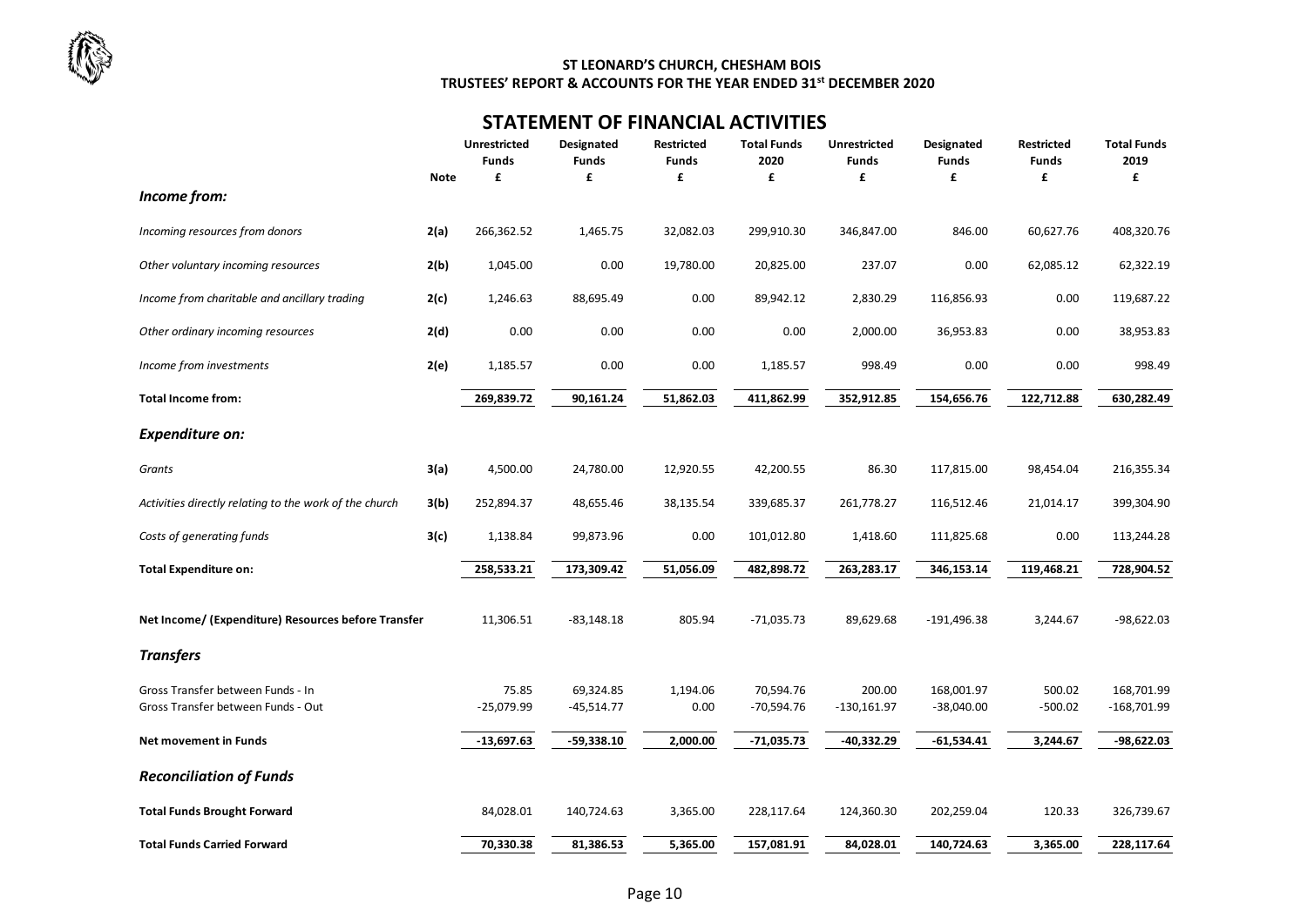

# **BALANCE SHEET**

|                                              |             | <b>Unrestricted</b> | <b>Designated</b> | <b>Restricted</b> | 2020       | 2019       |
|----------------------------------------------|-------------|---------------------|-------------------|-------------------|------------|------------|
|                                              | <b>Note</b> | £                   | £                 | £                 | £          | £          |
| <b>Fixed assets</b>                          |             |                     |                   |                   |            |            |
| Photocopier                                  | 5           | 2,697.00            | 0.00              | 0.00              | 2,697.00   | 0.00       |
|                                              |             | 2,697.00            | 0.00              | 0.00              | 2,697.00   | 0.00       |
| <b>Current assets</b>                        |             |                     |                   |                   |            |            |
| <b>Debtors</b>                               |             | 2,820.87            | 388.25            | 7,771.80          | 10,980.92  | 26,259.04  |
| Cash at bank and in hand                     |             | 68,124.83           | 83,299.64         | $-1,148.66$       | 150,275.81 | 236,286.37 |
|                                              |             | 70,945.70           | 83,687.89         | 6,623.14          | 161,256.73 | 262,545.41 |
| <b>Liabilities</b>                           |             |                     |                   |                   |            |            |
| Creditors: Amounts falling due in one year   |             | 3,312.32            | 2,301.36          | 1,258.14          | 6,871.82   | 34,427.77  |
|                                              |             | 3,312.32            | 2,301.36          | 1,258.14          | 6,871.82   | 34,427.77  |
| Net current assets less current liabilities  |             | 67,633.38           | 81,386.53         | 5,365.00          | 154,384.91 | 228,117.64 |
| <b>Total assets less current liabilities</b> |             | 70,330.38           | 81,386.53         | 5,365.00          | 157,081.91 | 228,117.64 |
| <b>Total net assets less liabilities</b>     |             | 70,330.38           | 81,386.53         | 5,365.00          | 157,081.91 | 228,117.64 |
| <b>Represented by</b>                        |             |                     |                   |                   |            |            |
| General Fund                                 |             | 70,330.38           | 0.00              | 0.00              | 70,330.38  | 84,028.01  |
| General Reserve for Future Activities Fund   |             | 0.00                | 71,252.24         | 0.00              | 71,252.24  | 97,960.54  |
| <b>Mission Fund</b>                          |             | 0.00                | 31.37             | 0.00              | 31.37      | 9.94       |
| PCC Maryland Fund                            |             | 0.00                | 1,614.32          | 0.00              | 1,614.32   | 4,308.71   |
| PCC Parish Centre Fund                       |             | 0.00                | 8,221.78          | 0.00              | 8,221.78   | 21,518.36  |
| Parish Centre Redevelopment Project Fund     |             | 0.00                | 141.82            | 0.00              | 141.82     | 16,802.08  |
| Parish Centre Redevelopment Build Fund       |             | 0.00                | 125.00            | 3,365.00          | 3,490.00   | 3,490.00   |
| Gifts Specified by Donor                     |             | 0.00                | 0.00              | 2,000.00          | 2,000.00   | 0.00       |
| Parish Events Fund                           |             | 0.00                | 0.00              | 0.00              | 0.00       | 0.00       |
| Church Room Charity                          |             | 0.00                | 0.00              | 0.00              | 0.00       | 0.00       |
| <b>Funds of the church</b>                   | 7           | 70,330.38           | 81,386.53         | 5,365.00          | 157,081.91 | 228,117.64 |

These accounts have been approved by the PCC on 15th March 2021 and are signed on their behalf by:

Katie Flory **Treasurer**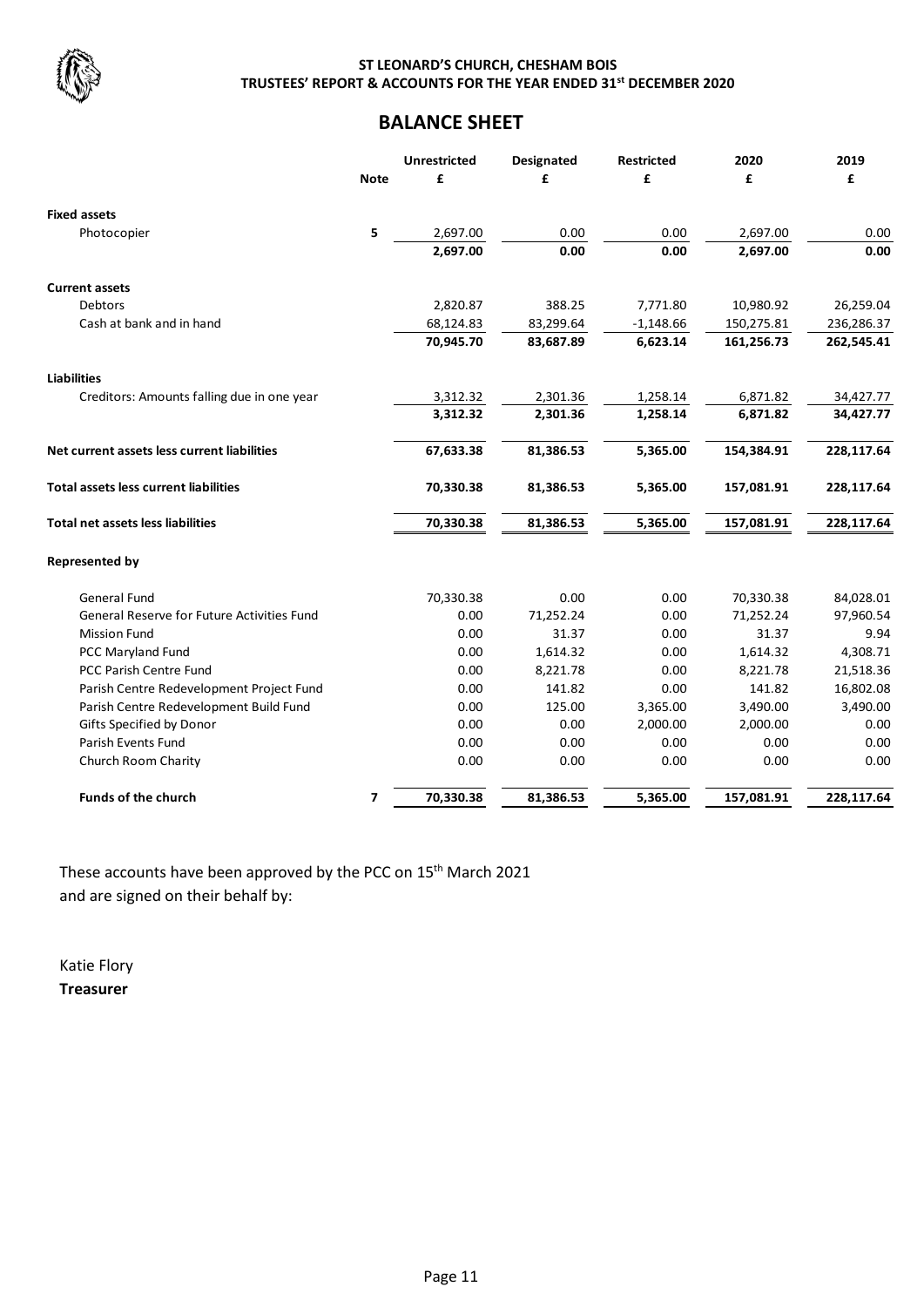

# **STATEMENT OF CASH FLOWS**

|                                                                              | <b>Note</b> | 2020<br>£    | 2019<br>£     |
|------------------------------------------------------------------------------|-------------|--------------|---------------|
| Cash flows from operating activities:                                        |             |              |               |
| Net cash provided by/ (used in) operating activities                         | A           | $-87,196.13$ | $-101,065.29$ |
| Cashflows from investing activities<br>Interest                              |             | 1,185.57     | 998.49        |
| Change in cash in year                                                       |             | $-86,010.56$ | $-100,066.80$ |
| Cash at beginning of the year                                                |             | 236,286.37   | 336,353.17    |
| Cash at end of the year                                                      | B           | 150,275.81   | 236,286.37    |
| Reconciliation of net income/(expenditure) to net cash flows<br>Α            |             |              |               |
| <b>Purchase of Fixed Assets</b>                                              |             | $-3,596.40$  | 0.00          |
| Net income /(expenditure) for year per the statement of financial activities |             | $-71,035.73$ | $-98,622.03$  |
| Dividends, interest and rents from investments                               |             | $-1,185.57$  | $-998.49$     |
| (Increase)/Decrease in debtors                                               |             | 15,278.12    | $-16,455.58$  |
| Increase/(Decrease) in creditors                                             |             | $-27,555.95$ | 15,010.81     |
| Depreciation of Fixed Assets                                                 |             | 899.40       | 0.00          |
| Net cash provided by (used in) operating activities                          |             | $-87,196.13$ | $-101,065.29$ |
| Analysis of cash and cash equivalents<br>В                                   |             |              |               |
| Cash in hand                                                                 |             | 22.80        | 53.70         |
| Notice deposits (less than 3 months)                                         |             | 150,253.01   | 236,232.67    |
|                                                                              |             | 150,275.81   | 236,286.37    |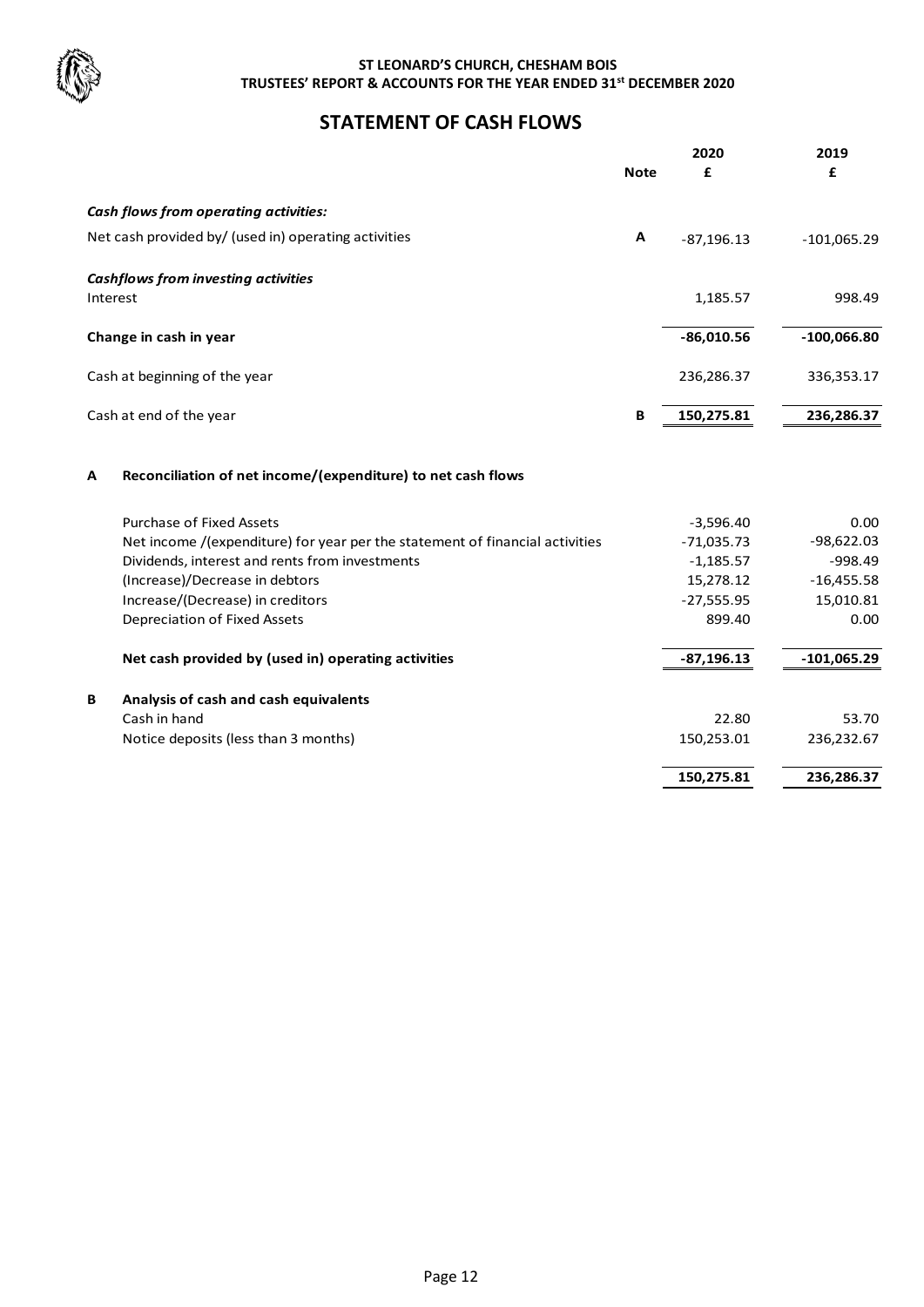

# **NOTES TO THE ACCOUNTS**

#### **1 ACCOUNTING POLICIES**

#### **Basis of Preparation**

The accounts (financial statements) have been prepared under the historical cost convention with items recognised at cost or transaction value unless otherwise stated in the relevant note(s) to these accounts. The financial statements have been prepared in accordance with the Statement of Recommended Practice: Accounting and Reporting by Charities preparing their accounts in accordance with the Financial Reporting Standard applicable in the UK and Republic of Ireland (FRS 102) issued on 16 July 2014, the Financial Reporting Standard applicable in the United Kingdom and Republic of Ireland (FRS 102) and the Charities Act 2011.

The charity constitutes a public benefit entity as defined by FRS 102.

The trustees consider that there are no material uncertainties about the Charity's ability to continue as a going concern.

#### **Funds**

General Funds represent the funds of the PCC that are not subject to any restrictions regarding their use and are available for application to the general purposes of the PCC. Funds designated for a particular purpose by the PCC are also unrestricted. The restricted funds are those which are given for specific purposes.

The accounts include all transactions, assets and liabilities for which the PCC is responsible in law. They do not include the accounts of church groups that owe their main affiliation to another body nor those that are informal gatherings of church members.

#### **Income from:**

*Income from Donors*

Collections are recognised when banked by or on behalf of the PCC.

Planned giving is recognised only when received.

Income tax recoverable on Gift Aid donations is recognised when the income is recognised.

Grants and legacies to the PCC are accounted for as soon as the PCC is notified of its legal entitlement, the amount due is quantifiable and its ultimate receipt by the PCC is reasonably certain.

*Income from charitable and ancillary trading*

Rental income from the letting of church premises is recognised when the rental is received.

*Income from investments*

Bank interest entitlements are accounted for as they are received.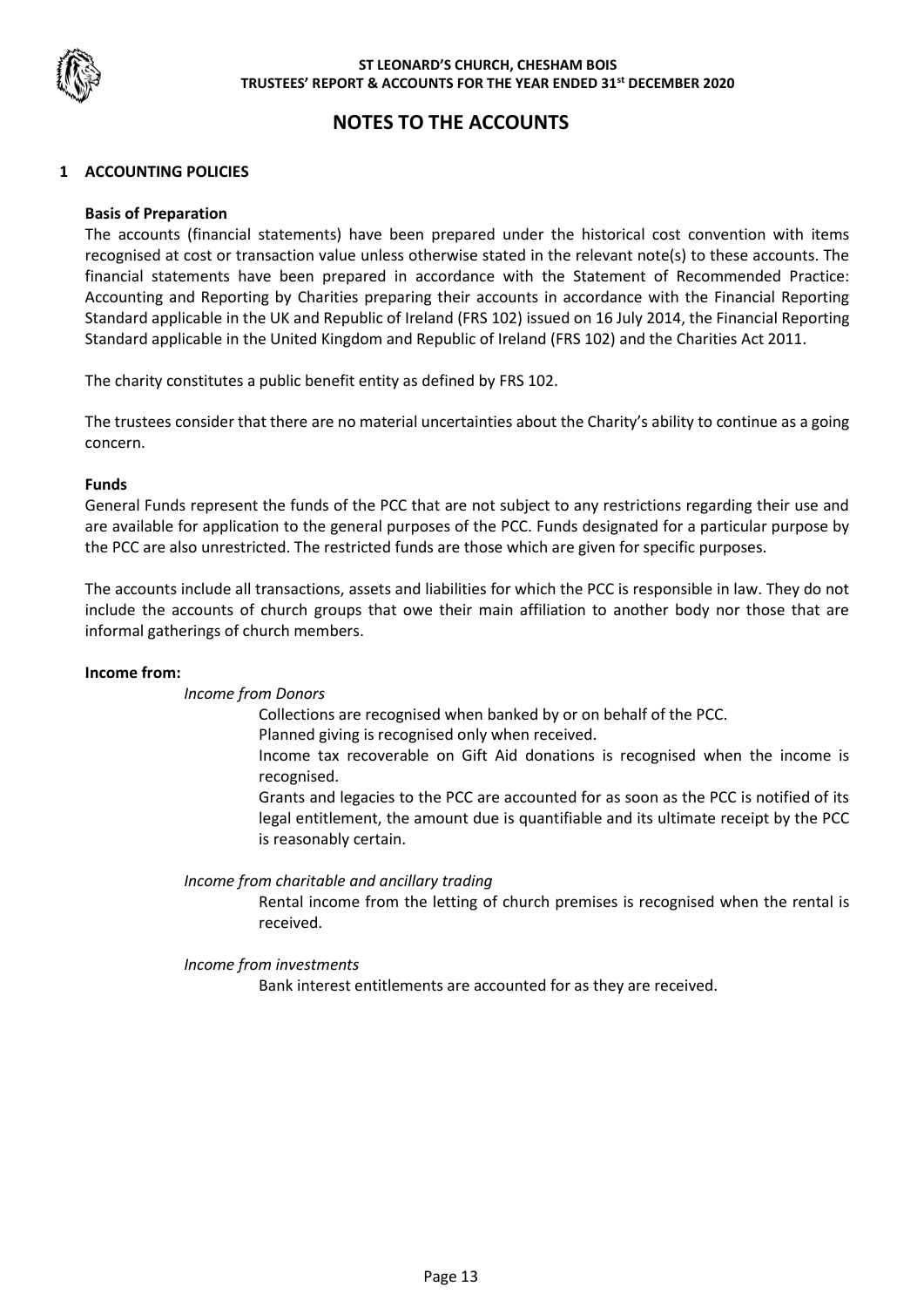

#### **Expenditure on:**

Liabilities are recognised as resources expended as soon as there is a legal or constructive obligation committing the charity to the expenditure. All expenditure is accounted for on an accruals basis and has been classified under headings that aggregate all costs related to the category.

#### *Grants*

Grants and donations are accounted for when paid over, and when allocated by the PCC.

*Activities directly relating to the work of the church* The Diocesan parish share is accounted for when paid.

#### **Fixed Assets**

#### *Parish Centre*

The Parish Centre is held by the Oxford Diocesan Board of Finance for the beneficial ownership of the Rector and Churchwardens. No value is included in the PCC accounts for this asset. In the absence of carrying out a valuation it is not possible to accurately establish the current value of this asset.

#### *Consecrated property and moveable church furnishings*

Consecrated and beneficed property is excluded from the accounts by  $s.10(2)(a)\&(c)$  of the Charities Act 2011. No value is placed on moveable church furnishings held by the Churchwardens on special trust for the PCC and which require a faculty for disposal since the PCC considers this to be unalienable property. All expenditure incurred during the year on consecrated or benefice buildings or moveable church furnishings, whether maintenance or improvement, is written off as expenditure in the SOFA.

#### *Other fixtures, fittings and office equipment*

Equipment used within the premises, parish centre or other aspects of the church's work is capitalised where this cost is more than £2,000 and depreciated over 4 years.

#### **Current Assets**

Amounts owing to the PCC at 31st December in respect of fees, rents or other income are shown as debtors less provision for amounts that may prove uncollectable. Short-term deposits include cash held on deposit with the bank.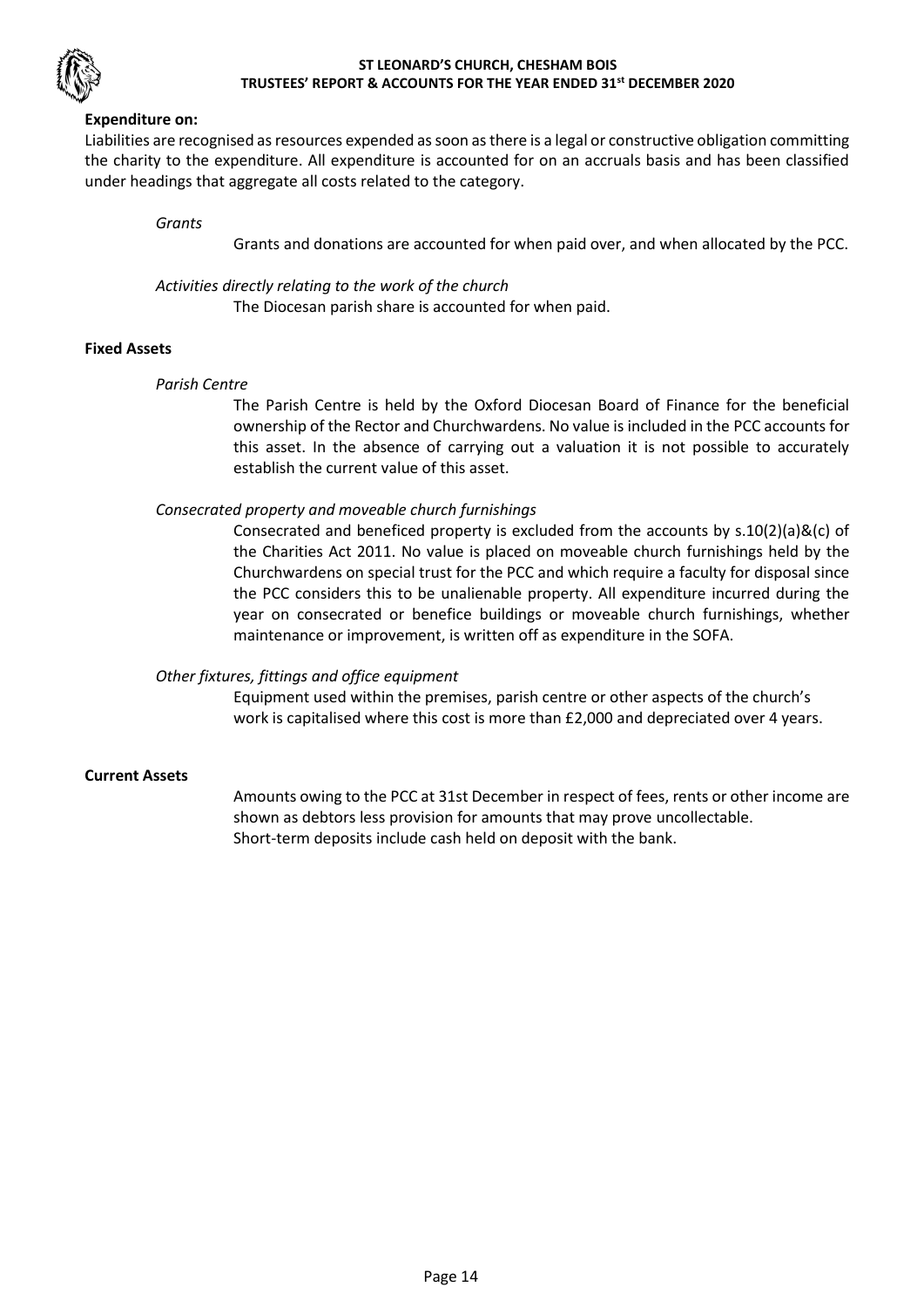

| <b>Funds</b><br><b>Funds</b><br>2020<br><b>Funds</b><br>2019<br>£<br>£<br>£<br>£<br>£<br><b>Income From:</b><br>2<br>2(a) Incoming resources from donors<br>Income from Individuals<br><b>Bankers Orders</b><br>187,866.00<br>187,866.00<br>198,443.00<br>7,908.00<br>Envelopes<br>6,240.00<br>6,240.00<br>One-Off and Irregular Gifts<br>133,847.16<br>17,150.50<br>$-257.90$<br>16,892.60<br>Collections<br>848.36<br>848.36<br>4,948.11<br>Gift Aid Refund<br>465.75<br>54,801.33<br>35,668.92<br>7,188.88<br>43,323.55<br><b>GASDS</b><br>131.55<br>155.55<br>287.10<br>2,228.16<br>1,200.00<br><b>Property Rent</b><br>7,200.00<br>7,200.00<br>Income from Organisations & Trusts<br>11,257.19<br>4,945.00<br>140.00<br>11,397.19<br>Parish Weekend Contributions<br>1,000.00<br>23,105.50<br>24,105.50<br>0.00<br>Youth Activities<br>1,750.00<br>1,750.00<br>0.00<br>408,320.76<br>266,362.52<br>1,465.75<br>32,082.03<br>299,910.30<br>2(b) Other voluntary incoming resources<br><b>Specified Giving</b><br>31,565.60<br>13,780.00<br>13,780.00<br><b>Special Collections</b><br>0.00<br>1,287.25<br>60.00<br>Photocopy Sales<br>0.00<br>38.05<br>Sundry<br>295.00<br>295.00<br>Donations<br>750.00<br>750.00<br>139.02<br>6,000.00<br>6,000.00<br>Parish Centre Redevelopment<br>12,290.00<br>Celebrate Event<br>0.00<br>16,942.27<br>1,045.00<br>0.00<br>19,780.00<br>20,825.00<br>62,322.19<br>2(c) Income from charitable and ancillary trading<br>Maryland<br>86,254.80<br>86,254.80<br>101,372.56<br>Parish Centre<br>2,440.69<br>2,440.69<br>577.29<br>Bookstall<br>88.63<br>88.63<br>30.00<br><b>Baptisms</b><br>0.00<br>135.00<br>135.00<br>866.00<br><b>Wedding Fees</b><br><b>Funeral Fees</b><br>1,023.00<br>1,357.00<br>1,023.00<br>89,942.12<br>1,246.63<br>0.00<br>119,687.22<br>88,695.49<br>2(d) Other ordinary incoming resources<br>0.00<br>Legacies<br>0.00<br>0.00<br>0.00<br>0.00<br>38,953.83<br>2(e) Income from investments<br><b>Bank Interest</b><br>1,185.57<br>1,185.57<br>998.49<br>0.00<br>0.00<br>998.49<br>1,185.57<br>1,185.57<br><b>Total Income from:</b><br>51,862.03<br>269,839.72<br>90,161.24<br>411,862.99<br>630,282.49 | <b>Unrestricted</b> | Designated | <b>Restricted</b> | <b>Total Funds</b> |           |  |
|----------------------------------------------------------------------------------------------------------------------------------------------------------------------------------------------------------------------------------------------------------------------------------------------------------------------------------------------------------------------------------------------------------------------------------------------------------------------------------------------------------------------------------------------------------------------------------------------------------------------------------------------------------------------------------------------------------------------------------------------------------------------------------------------------------------------------------------------------------------------------------------------------------------------------------------------------------------------------------------------------------------------------------------------------------------------------------------------------------------------------------------------------------------------------------------------------------------------------------------------------------------------------------------------------------------------------------------------------------------------------------------------------------------------------------------------------------------------------------------------------------------------------------------------------------------------------------------------------------------------------------------------------------------------------------------------------------------------------------------------------------------------------------------------------------------------------------------------------------------------------------------------------------------------------------------------------------------------------------------------------------------------------------------------------------------------------------------------------------------------------------------------------------------------------|---------------------|------------|-------------------|--------------------|-----------|--|
|                                                                                                                                                                                                                                                                                                                                                                                                                                                                                                                                                                                                                                                                                                                                                                                                                                                                                                                                                                                                                                                                                                                                                                                                                                                                                                                                                                                                                                                                                                                                                                                                                                                                                                                                                                                                                                                                                                                                                                                                                                                                                                                                                                            |                     |            |                   |                    |           |  |
|                                                                                                                                                                                                                                                                                                                                                                                                                                                                                                                                                                                                                                                                                                                                                                                                                                                                                                                                                                                                                                                                                                                                                                                                                                                                                                                                                                                                                                                                                                                                                                                                                                                                                                                                                                                                                                                                                                                                                                                                                                                                                                                                                                            |                     |            |                   |                    |           |  |
|                                                                                                                                                                                                                                                                                                                                                                                                                                                                                                                                                                                                                                                                                                                                                                                                                                                                                                                                                                                                                                                                                                                                                                                                                                                                                                                                                                                                                                                                                                                                                                                                                                                                                                                                                                                                                                                                                                                                                                                                                                                                                                                                                                            |                     |            |                   |                    |           |  |
|                                                                                                                                                                                                                                                                                                                                                                                                                                                                                                                                                                                                                                                                                                                                                                                                                                                                                                                                                                                                                                                                                                                                                                                                                                                                                                                                                                                                                                                                                                                                                                                                                                                                                                                                                                                                                                                                                                                                                                                                                                                                                                                                                                            |                     |            |                   |                    |           |  |
|                                                                                                                                                                                                                                                                                                                                                                                                                                                                                                                                                                                                                                                                                                                                                                                                                                                                                                                                                                                                                                                                                                                                                                                                                                                                                                                                                                                                                                                                                                                                                                                                                                                                                                                                                                                                                                                                                                                                                                                                                                                                                                                                                                            |                     |            |                   |                    |           |  |
|                                                                                                                                                                                                                                                                                                                                                                                                                                                                                                                                                                                                                                                                                                                                                                                                                                                                                                                                                                                                                                                                                                                                                                                                                                                                                                                                                                                                                                                                                                                                                                                                                                                                                                                                                                                                                                                                                                                                                                                                                                                                                                                                                                            |                     |            |                   |                    |           |  |
|                                                                                                                                                                                                                                                                                                                                                                                                                                                                                                                                                                                                                                                                                                                                                                                                                                                                                                                                                                                                                                                                                                                                                                                                                                                                                                                                                                                                                                                                                                                                                                                                                                                                                                                                                                                                                                                                                                                                                                                                                                                                                                                                                                            |                     |            |                   |                    |           |  |
|                                                                                                                                                                                                                                                                                                                                                                                                                                                                                                                                                                                                                                                                                                                                                                                                                                                                                                                                                                                                                                                                                                                                                                                                                                                                                                                                                                                                                                                                                                                                                                                                                                                                                                                                                                                                                                                                                                                                                                                                                                                                                                                                                                            |                     |            |                   |                    |           |  |
|                                                                                                                                                                                                                                                                                                                                                                                                                                                                                                                                                                                                                                                                                                                                                                                                                                                                                                                                                                                                                                                                                                                                                                                                                                                                                                                                                                                                                                                                                                                                                                                                                                                                                                                                                                                                                                                                                                                                                                                                                                                                                                                                                                            |                     |            |                   |                    |           |  |
|                                                                                                                                                                                                                                                                                                                                                                                                                                                                                                                                                                                                                                                                                                                                                                                                                                                                                                                                                                                                                                                                                                                                                                                                                                                                                                                                                                                                                                                                                                                                                                                                                                                                                                                                                                                                                                                                                                                                                                                                                                                                                                                                                                            |                     |            |                   |                    |           |  |
|                                                                                                                                                                                                                                                                                                                                                                                                                                                                                                                                                                                                                                                                                                                                                                                                                                                                                                                                                                                                                                                                                                                                                                                                                                                                                                                                                                                                                                                                                                                                                                                                                                                                                                                                                                                                                                                                                                                                                                                                                                                                                                                                                                            |                     |            |                   |                    |           |  |
|                                                                                                                                                                                                                                                                                                                                                                                                                                                                                                                                                                                                                                                                                                                                                                                                                                                                                                                                                                                                                                                                                                                                                                                                                                                                                                                                                                                                                                                                                                                                                                                                                                                                                                                                                                                                                                                                                                                                                                                                                                                                                                                                                                            |                     |            |                   |                    |           |  |
|                                                                                                                                                                                                                                                                                                                                                                                                                                                                                                                                                                                                                                                                                                                                                                                                                                                                                                                                                                                                                                                                                                                                                                                                                                                                                                                                                                                                                                                                                                                                                                                                                                                                                                                                                                                                                                                                                                                                                                                                                                                                                                                                                                            |                     |            |                   |                    |           |  |
|                                                                                                                                                                                                                                                                                                                                                                                                                                                                                                                                                                                                                                                                                                                                                                                                                                                                                                                                                                                                                                                                                                                                                                                                                                                                                                                                                                                                                                                                                                                                                                                                                                                                                                                                                                                                                                                                                                                                                                                                                                                                                                                                                                            |                     |            |                   |                    |           |  |
|                                                                                                                                                                                                                                                                                                                                                                                                                                                                                                                                                                                                                                                                                                                                                                                                                                                                                                                                                                                                                                                                                                                                                                                                                                                                                                                                                                                                                                                                                                                                                                                                                                                                                                                                                                                                                                                                                                                                                                                                                                                                                                                                                                            |                     |            |                   |                    |           |  |
|                                                                                                                                                                                                                                                                                                                                                                                                                                                                                                                                                                                                                                                                                                                                                                                                                                                                                                                                                                                                                                                                                                                                                                                                                                                                                                                                                                                                                                                                                                                                                                                                                                                                                                                                                                                                                                                                                                                                                                                                                                                                                                                                                                            |                     |            |                   |                    |           |  |
|                                                                                                                                                                                                                                                                                                                                                                                                                                                                                                                                                                                                                                                                                                                                                                                                                                                                                                                                                                                                                                                                                                                                                                                                                                                                                                                                                                                                                                                                                                                                                                                                                                                                                                                                                                                                                                                                                                                                                                                                                                                                                                                                                                            |                     |            |                   |                    |           |  |
|                                                                                                                                                                                                                                                                                                                                                                                                                                                                                                                                                                                                                                                                                                                                                                                                                                                                                                                                                                                                                                                                                                                                                                                                                                                                                                                                                                                                                                                                                                                                                                                                                                                                                                                                                                                                                                                                                                                                                                                                                                                                                                                                                                            |                     |            |                   |                    |           |  |
|                                                                                                                                                                                                                                                                                                                                                                                                                                                                                                                                                                                                                                                                                                                                                                                                                                                                                                                                                                                                                                                                                                                                                                                                                                                                                                                                                                                                                                                                                                                                                                                                                                                                                                                                                                                                                                                                                                                                                                                                                                                                                                                                                                            |                     |            |                   |                    |           |  |
|                                                                                                                                                                                                                                                                                                                                                                                                                                                                                                                                                                                                                                                                                                                                                                                                                                                                                                                                                                                                                                                                                                                                                                                                                                                                                                                                                                                                                                                                                                                                                                                                                                                                                                                                                                                                                                                                                                                                                                                                                                                                                                                                                                            |                     |            |                   |                    |           |  |
|                                                                                                                                                                                                                                                                                                                                                                                                                                                                                                                                                                                                                                                                                                                                                                                                                                                                                                                                                                                                                                                                                                                                                                                                                                                                                                                                                                                                                                                                                                                                                                                                                                                                                                                                                                                                                                                                                                                                                                                                                                                                                                                                                                            |                     |            |                   |                    |           |  |
|                                                                                                                                                                                                                                                                                                                                                                                                                                                                                                                                                                                                                                                                                                                                                                                                                                                                                                                                                                                                                                                                                                                                                                                                                                                                                                                                                                                                                                                                                                                                                                                                                                                                                                                                                                                                                                                                                                                                                                                                                                                                                                                                                                            |                     |            |                   |                    |           |  |
|                                                                                                                                                                                                                                                                                                                                                                                                                                                                                                                                                                                                                                                                                                                                                                                                                                                                                                                                                                                                                                                                                                                                                                                                                                                                                                                                                                                                                                                                                                                                                                                                                                                                                                                                                                                                                                                                                                                                                                                                                                                                                                                                                                            |                     |            |                   |                    |           |  |
|                                                                                                                                                                                                                                                                                                                                                                                                                                                                                                                                                                                                                                                                                                                                                                                                                                                                                                                                                                                                                                                                                                                                                                                                                                                                                                                                                                                                                                                                                                                                                                                                                                                                                                                                                                                                                                                                                                                                                                                                                                                                                                                                                                            |                     |            |                   |                    |           |  |
|                                                                                                                                                                                                                                                                                                                                                                                                                                                                                                                                                                                                                                                                                                                                                                                                                                                                                                                                                                                                                                                                                                                                                                                                                                                                                                                                                                                                                                                                                                                                                                                                                                                                                                                                                                                                                                                                                                                                                                                                                                                                                                                                                                            |                     |            |                   |                    |           |  |
|                                                                                                                                                                                                                                                                                                                                                                                                                                                                                                                                                                                                                                                                                                                                                                                                                                                                                                                                                                                                                                                                                                                                                                                                                                                                                                                                                                                                                                                                                                                                                                                                                                                                                                                                                                                                                                                                                                                                                                                                                                                                                                                                                                            |                     |            |                   |                    |           |  |
|                                                                                                                                                                                                                                                                                                                                                                                                                                                                                                                                                                                                                                                                                                                                                                                                                                                                                                                                                                                                                                                                                                                                                                                                                                                                                                                                                                                                                                                                                                                                                                                                                                                                                                                                                                                                                                                                                                                                                                                                                                                                                                                                                                            |                     |            |                   |                    |           |  |
|                                                                                                                                                                                                                                                                                                                                                                                                                                                                                                                                                                                                                                                                                                                                                                                                                                                                                                                                                                                                                                                                                                                                                                                                                                                                                                                                                                                                                                                                                                                                                                                                                                                                                                                                                                                                                                                                                                                                                                                                                                                                                                                                                                            |                     |            |                   |                    | 15,484.37 |  |
|                                                                                                                                                                                                                                                                                                                                                                                                                                                                                                                                                                                                                                                                                                                                                                                                                                                                                                                                                                                                                                                                                                                                                                                                                                                                                                                                                                                                                                                                                                                                                                                                                                                                                                                                                                                                                                                                                                                                                                                                                                                                                                                                                                            |                     |            |                   |                    |           |  |
|                                                                                                                                                                                                                                                                                                                                                                                                                                                                                                                                                                                                                                                                                                                                                                                                                                                                                                                                                                                                                                                                                                                                                                                                                                                                                                                                                                                                                                                                                                                                                                                                                                                                                                                                                                                                                                                                                                                                                                                                                                                                                                                                                                            |                     |            |                   |                    |           |  |
|                                                                                                                                                                                                                                                                                                                                                                                                                                                                                                                                                                                                                                                                                                                                                                                                                                                                                                                                                                                                                                                                                                                                                                                                                                                                                                                                                                                                                                                                                                                                                                                                                                                                                                                                                                                                                                                                                                                                                                                                                                                                                                                                                                            |                     |            |                   |                    |           |  |
|                                                                                                                                                                                                                                                                                                                                                                                                                                                                                                                                                                                                                                                                                                                                                                                                                                                                                                                                                                                                                                                                                                                                                                                                                                                                                                                                                                                                                                                                                                                                                                                                                                                                                                                                                                                                                                                                                                                                                                                                                                                                                                                                                                            |                     |            |                   |                    |           |  |
|                                                                                                                                                                                                                                                                                                                                                                                                                                                                                                                                                                                                                                                                                                                                                                                                                                                                                                                                                                                                                                                                                                                                                                                                                                                                                                                                                                                                                                                                                                                                                                                                                                                                                                                                                                                                                                                                                                                                                                                                                                                                                                                                                                            |                     |            |                   |                    |           |  |
|                                                                                                                                                                                                                                                                                                                                                                                                                                                                                                                                                                                                                                                                                                                                                                                                                                                                                                                                                                                                                                                                                                                                                                                                                                                                                                                                                                                                                                                                                                                                                                                                                                                                                                                                                                                                                                                                                                                                                                                                                                                                                                                                                                            |                     |            |                   |                    |           |  |
|                                                                                                                                                                                                                                                                                                                                                                                                                                                                                                                                                                                                                                                                                                                                                                                                                                                                                                                                                                                                                                                                                                                                                                                                                                                                                                                                                                                                                                                                                                                                                                                                                                                                                                                                                                                                                                                                                                                                                                                                                                                                                                                                                                            |                     |            |                   |                    | 38,953.83 |  |
|                                                                                                                                                                                                                                                                                                                                                                                                                                                                                                                                                                                                                                                                                                                                                                                                                                                                                                                                                                                                                                                                                                                                                                                                                                                                                                                                                                                                                                                                                                                                                                                                                                                                                                                                                                                                                                                                                                                                                                                                                                                                                                                                                                            |                     |            |                   |                    |           |  |
|                                                                                                                                                                                                                                                                                                                                                                                                                                                                                                                                                                                                                                                                                                                                                                                                                                                                                                                                                                                                                                                                                                                                                                                                                                                                                                                                                                                                                                                                                                                                                                                                                                                                                                                                                                                                                                                                                                                                                                                                                                                                                                                                                                            |                     |            |                   |                    |           |  |
|                                                                                                                                                                                                                                                                                                                                                                                                                                                                                                                                                                                                                                                                                                                                                                                                                                                                                                                                                                                                                                                                                                                                                                                                                                                                                                                                                                                                                                                                                                                                                                                                                                                                                                                                                                                                                                                                                                                                                                                                                                                                                                                                                                            |                     |            |                   |                    |           |  |
|                                                                                                                                                                                                                                                                                                                                                                                                                                                                                                                                                                                                                                                                                                                                                                                                                                                                                                                                                                                                                                                                                                                                                                                                                                                                                                                                                                                                                                                                                                                                                                                                                                                                                                                                                                                                                                                                                                                                                                                                                                                                                                                                                                            |                     |            |                   |                    |           |  |
|                                                                                                                                                                                                                                                                                                                                                                                                                                                                                                                                                                                                                                                                                                                                                                                                                                                                                                                                                                                                                                                                                                                                                                                                                                                                                                                                                                                                                                                                                                                                                                                                                                                                                                                                                                                                                                                                                                                                                                                                                                                                                                                                                                            |                     |            |                   |                    |           |  |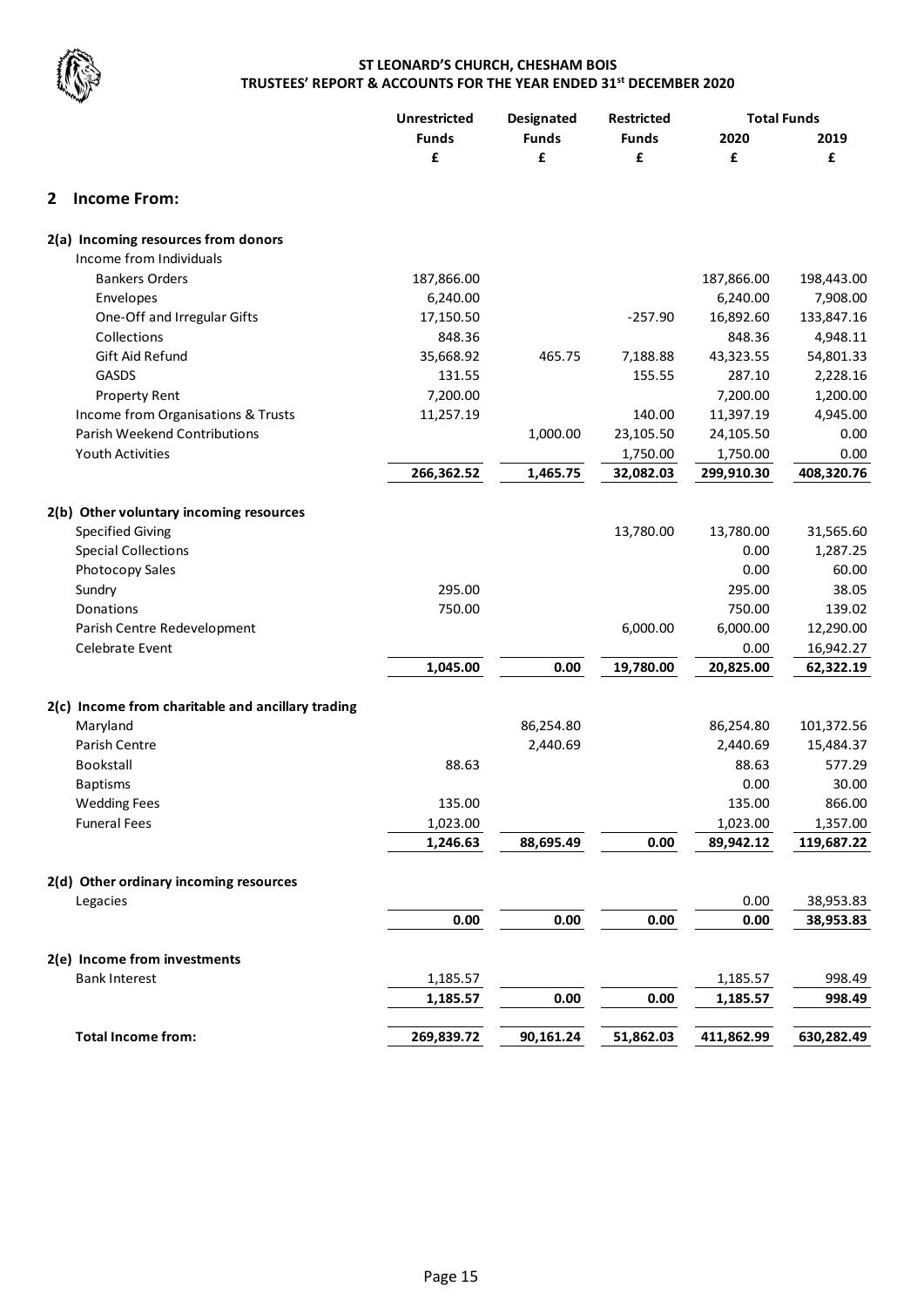

|                                           | <b>Unrestricted</b> | <b>Designated</b><br><b>Restricted</b> |              | <b>Total Funds</b> |            |
|-------------------------------------------|---------------------|----------------------------------------|--------------|--------------------|------------|
|                                           | <b>Funds</b>        | <b>Funds</b>                           | <b>Funds</b> | 2020               | 2019       |
|                                           | £                   | £                                      | £            | £                  | £          |
| 3 Expenditure on:                         |                     |                                        |              |                    |            |
| 3(a) Grants                               |                     |                                        |              |                    |            |
| Frontiers - Project 1                     |                     | 3,480.00                               | 1,000.00     | 4,480.00           | 5,980.00   |
| Frontiers - Project 2                     |                     | 6,000.00                               |              | 6,000.00           | 7,500.00   |
| Church Missionary Society - Coopers       |                     |                                        |              | 0.00               | 4,500.00   |
| Church Missionary Society - Steve Poulson |                     | 3,000.00                               |              | 3,000.00           | 4,500.00   |
| Church Missionary Society - Clares        |                     | 3,000.00                               |              | 3,000.00           | 2,500.00   |
| Matana Diocese                            |                     |                                        |              | 0.00               | 2,500.00   |
| Lunchbowl Network                         |                     | 3,000.00                               | 112.50       | 3,112.50           | 5,097.70   |
| Oak Church                                |                     | 3,000.00                               |              | 3,000.00           | 7,500.00   |
| Tree of Life/Portals                      |                     | 3,000.00                               | 250.00       | 3,250.00           | 148,043.40 |
| <b>Restore Hope</b>                       | 3,000.00            |                                        | 1,589.30     | 4,589.30           | 81.00      |
| <b>Tear Fund</b>                          |                     |                                        |              | 0.00               | 2,444.13   |
| Christian Aid                             |                     |                                        |              | 0.00               | 500.00     |
| British Legion Poppy Appeal               |                     |                                        |              | 0.00               | 171.66     |
| Specified Gifts - Non Mission             | 1,500.00            |                                        | 9,968.75     | 11,468.75          | 21,534.25  |
| Gifts to Individuals                      |                     | 300.00                                 |              | 300.00             | 3,160.00   |
| Mission Giving - General                  |                     |                                        |              | 0.00               | 300.00     |
| <b>Mission Expenses</b>                   |                     |                                        |              | 0.00               | 43.20      |
|                                           | 4,500.00            | 24,780.00                              | 12,920.55    | 42,200.55          | 216,355.34 |

|                                                             | <b>Unrestricted</b> | Designated   | <b>Restricted</b><br><b>Funds</b> | <b>Total Funds</b> |           |
|-------------------------------------------------------------|---------------------|--------------|-----------------------------------|--------------------|-----------|
|                                                             | <b>Funds</b>        | <b>Funds</b> |                                   | 2020               | 2019      |
|                                                             | £                   | £            | £                                 | £                  | £         |
| 3(b) Activities directly relating to the work of the church |                     |              |                                   |                    |           |
| Parish Share                                                | 84,630.17           |              |                                   | 84,630.17          | 82,658.13 |
| Insurance                                                   | 4,544.49            |              |                                   | 4,544.49           | 4,447.80  |
| Speaker Fees                                                | 300.00              |              |                                   | 300.00             | 0.00      |
| <b>Church Building Costs</b>                                | 6,895.89            |              |                                   | 6,895.89           | 5,309.65  |
| <b>Worship Services</b>                                     | 4,546.52            |              |                                   | 4,546.52           | 1,719.78  |
| Churchyard & Field Maintenance                              | 2,280.00            |              |                                   | 2,280.00           | 2,060.00  |
| <b>External Rent &amp; Costs</b>                            | 6,479.57            |              |                                   | 6,479.57           | 16,307.56 |
| Home Grown Worship                                          |                     |              | 822.50                            | 822.50             | 1,077.20  |
| <b>House Group Materials</b>                                | 67.28               |              |                                   | 67.28              | 0.00      |
| <b>Staff Salaries</b>                                       | 97,917.97           |              |                                   | 97,917.97          | 95,864.10 |
| <b>Staff Training</b>                                       | 1,331.36            |              |                                   | 1,331.36           | 3,880.04  |
| <b>LLM Costs</b>                                            |                     |              |                                   | 0.00               | 515.00    |
| Youth Ministry                                              | 698.44              |              | 2,137.51                          | 2,835.95           | 2,923.58  |
| Children's Ministry                                         | 805.95              |              |                                   | 805.95             | 374.03    |
| <b>Transforming Lives for Good</b>                          | 900.00              |              |                                   | 900.00             | 0.00      |
| Seniors' Ministry                                           | 106.61              |              |                                   | 106.61             | 364.42    |
| Rectory                                                     | 80.00               |              |                                   | 80.00              | 55.00     |
| Safeguarding                                                | 4.79                |              |                                   | 4.79               | 783.86    |
| <b>Baptisms</b>                                             |                     |              |                                   | 0.00               | 24.93     |
| Weddings                                                    | 230.78              |              |                                   | 230.78             | 506.78    |
| <b>Funerals</b>                                             | 1,023.00            |              |                                   | 1,023.00           | 1,438.00  |
| Chesham Bois School                                         | 681.23              |              |                                   | 681.23             | 628.44    |
| Rector's Discretionary Account                              | 110.00              |              |                                   | 110.00             | 0.00      |
| Lay Training                                                | 348.59              |              |                                   | 348.59             | 1,617.78  |
| Outreach                                                    |                     |              |                                   | 0.00               | 87.36     |
| Living in Freedom/School of the Prophetic                   |                     |              |                                   | 0.00               | 4,327.23  |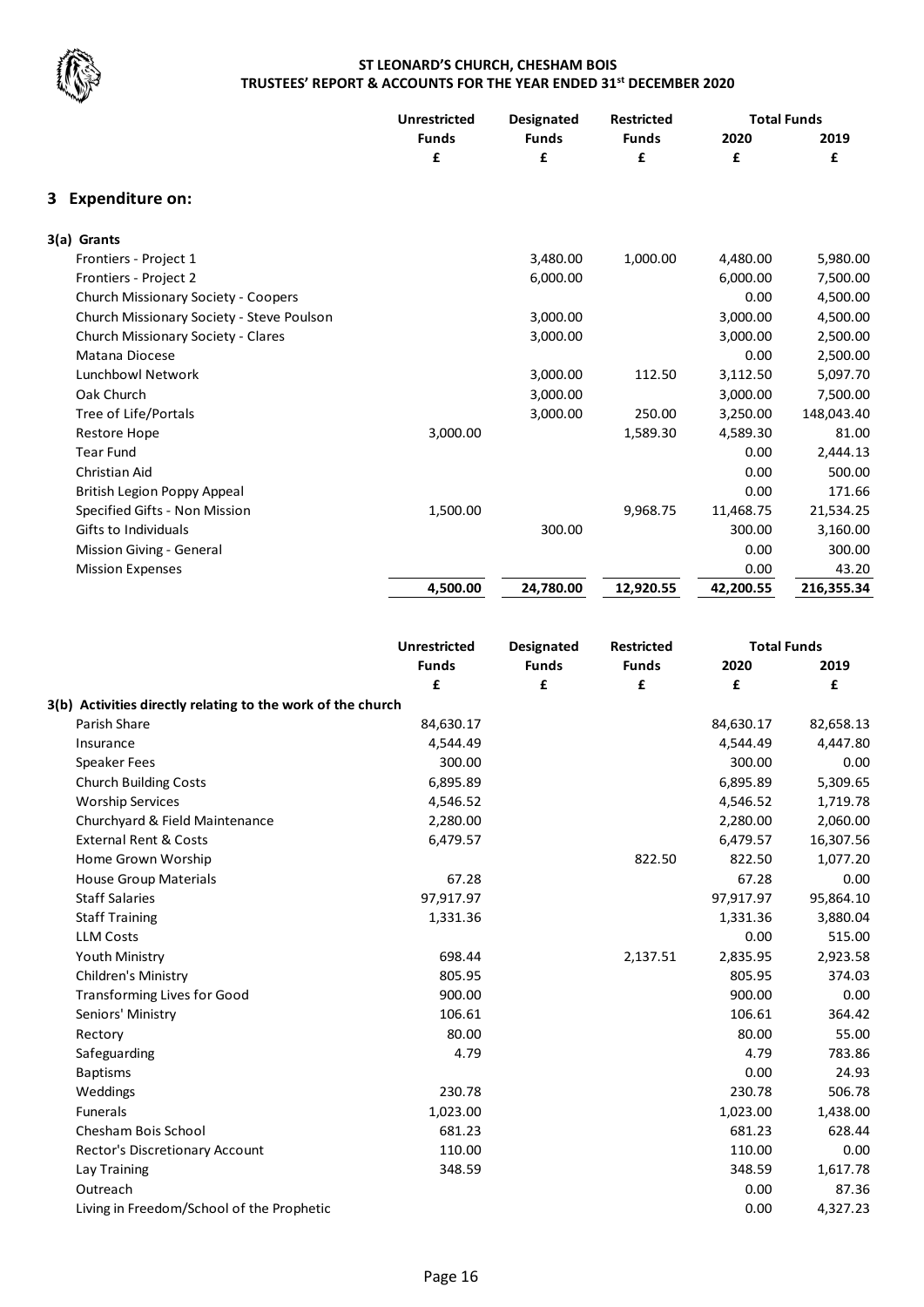

|                                                     | <b>Unrestricted</b> | Designated   | <b>Restricted</b> | <b>Total Funds</b> |            |
|-----------------------------------------------------|---------------------|--------------|-------------------|--------------------|------------|
|                                                     | <b>Funds</b>        | <b>Funds</b> | <b>Funds</b>      | 2020               | 2019       |
|                                                     | £                   | £            | £                 | £                  | £          |
| Housing - 19 Stubbs End Close                       | 17,508.48           |              |                   | 17,508.48          | 17,939.71  |
| Housing - 37 Milton Lawns                           | 7,345.50            |              |                   | 7,345.50           | 7,994.59   |
| <b>Staff Expenses</b>                               | 2,133.08            |              |                   | 2,133.08           | 2,695.40   |
| <b>General Staff Costs</b>                          | 1,052.20            |              |                   | 1,052.20           | 1,147.00   |
| <b>Office Costs</b>                                 | 2,742.89            |              |                   | 2,742.89           | 4,223.42   |
| IT Hardware, Software & Website                     | 2,001.93            |              |                   | 2,001.93           | 731.94     |
| Equipment Depreciation (Photocopier)                | 899.40              |              |                   | 899.40             | 0.00       |
| <b>Subscriptions &amp; Affiliations</b>             | 170.00              |              |                   | 170.00             | 190.00     |
| Recruitment                                         | 71.94               |              |                   | 71.94              | 372.20     |
| Independent Examination Fee                         | 800.00              |              |                   | 800.00             | 800.00     |
| Publicity                                           | 2,724.30            |              |                   | 2,724.30           | 211.99     |
| <b>Unchained Newsheet</b>                           | 543.73              |              |                   | 543.73             | 69.00      |
| <b>General Miscellaneous</b>                        | 828.02              |              |                   | 828.02             | 578.27     |
| <b>General Catering</b>                             | 90.26               |              |                   | 90.26              | 327.33     |
| <b>Collaborative Ministries including Celebrate</b> |                     |              |                   | 0.00               | 17,603.80  |
| Parish Centre Redevelopment                         |                     | 48,368.56    | 6,000.00          | 54,368.56          | 117,449.58 |
| Parish Weekend                                      |                     | 286.90       | 29,175.53         | 29,462.43          | 0.00       |
|                                                     | 252,894.37          | 48,655.46    | 38,135.54         | 339,685.37         | 399,304.90 |

|                                | <b>Unrestricted</b> | <b>Designated</b> | <b>Restricted</b> | <b>Total Funds</b> |            |
|--------------------------------|---------------------|-------------------|-------------------|--------------------|------------|
|                                | <b>Funds</b>        | <b>Funds</b>      | <b>Funds</b>      | 2020<br>£          | 2019       |
|                                | £                   | £                 | £                 |                    | £          |
| 3(c) Costs of generating funds |                     |                   |                   |                    |            |
| Maryland                       |                     | 80,289.69         |                   | 80,289.69          | 92,580.58  |
| Parish Centre                  |                     | 19,584.27         |                   | 19,584.27          | 19,245.10  |
| Bookstall                      | 358.11              |                   |                   | 358.11             | 728.21     |
| <b>Bank Charges</b>            | 780.73              |                   |                   | 780.73             | 690.39     |
|                                | 1,138.84            | 99,873.96         | 0.00              | 101,012.80         | 113,244.28 |
| <b>Total Expenditure on:</b>   | 258.533.21          | 173.309.42        | 51.056.09         | 482.898.72         | 728.904.52 |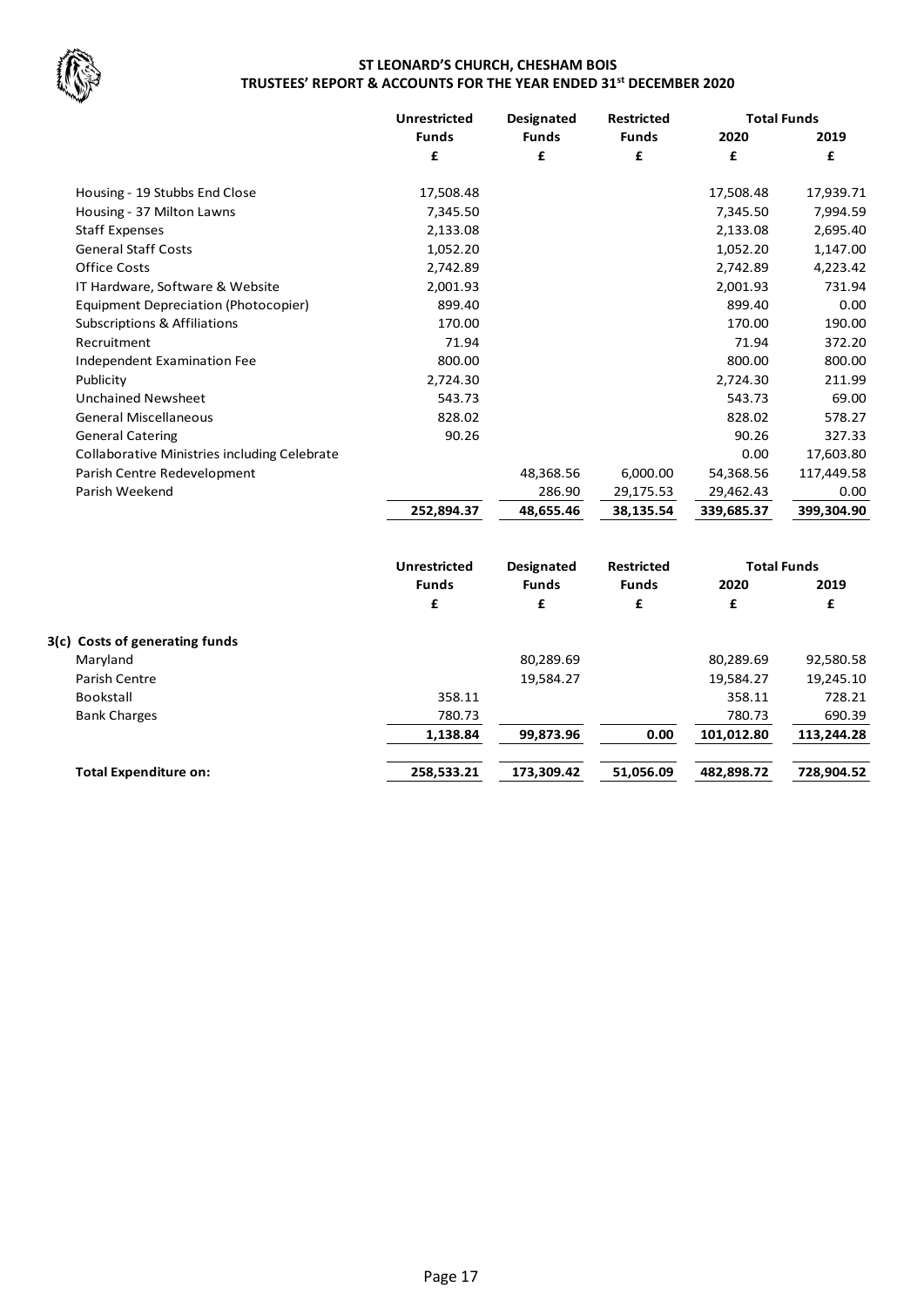

#### **Categorisation of Grants (3a)**

7 grants totalling £21,530.00 were made to Overseas Mission

6 grants totalling £15,633.05 were made to Home Mission

1 grant totalling £3,112.50 was made to Relief & Development Agencies

0 grants totalling £0.00 were made to other charities

7 grants totalling £1,925.00 were to made to individuals

|                                    | 2020       | 2019       |
|------------------------------------|------------|------------|
|                                    | £          | £          |
| 4 STAFF COSTS (including Maryland) |            |            |
| <b>Salaries</b>                    | 171,696.51 | 181,158.48 |
| Social security costs              | 2,694.86   | 3,938.07   |
| Pension costs                      | 1,951.68   | 1,608.94   |
|                                    | 176,343.05 | 186,705.49 |
| Administrative Staff               | 1          | 1          |
| Management Staff                   | 3          | 3          |
| <b>Operational Staff</b>           | 5          | 5          |
| Interns                            | 1          | 1          |
| <b>Maryland Play Assistants</b>    | 7          | 8          |
|                                    | 17         | 18         |

#### **5 FIXED ASSETS FOR USE BY THE PCC**

The PCC does not hold any land or buildings.

Diocesan House holds conveyance documents for the Parish Centre dated 8th September 1938 which shows that the title is held in trust by the Oxford Diocesan Board of Finance for the beneficial ownership of the Rector and Churchwardens.

In August 2020, the PCC renewed the licence to occupy 37 Milton Lawns for a further 12 months at a rent of £600 per month.

In September 2020, the PCC renewed a licence to occupy 19 Stubbs End Close for 12 months at a rent of £1,000 per month.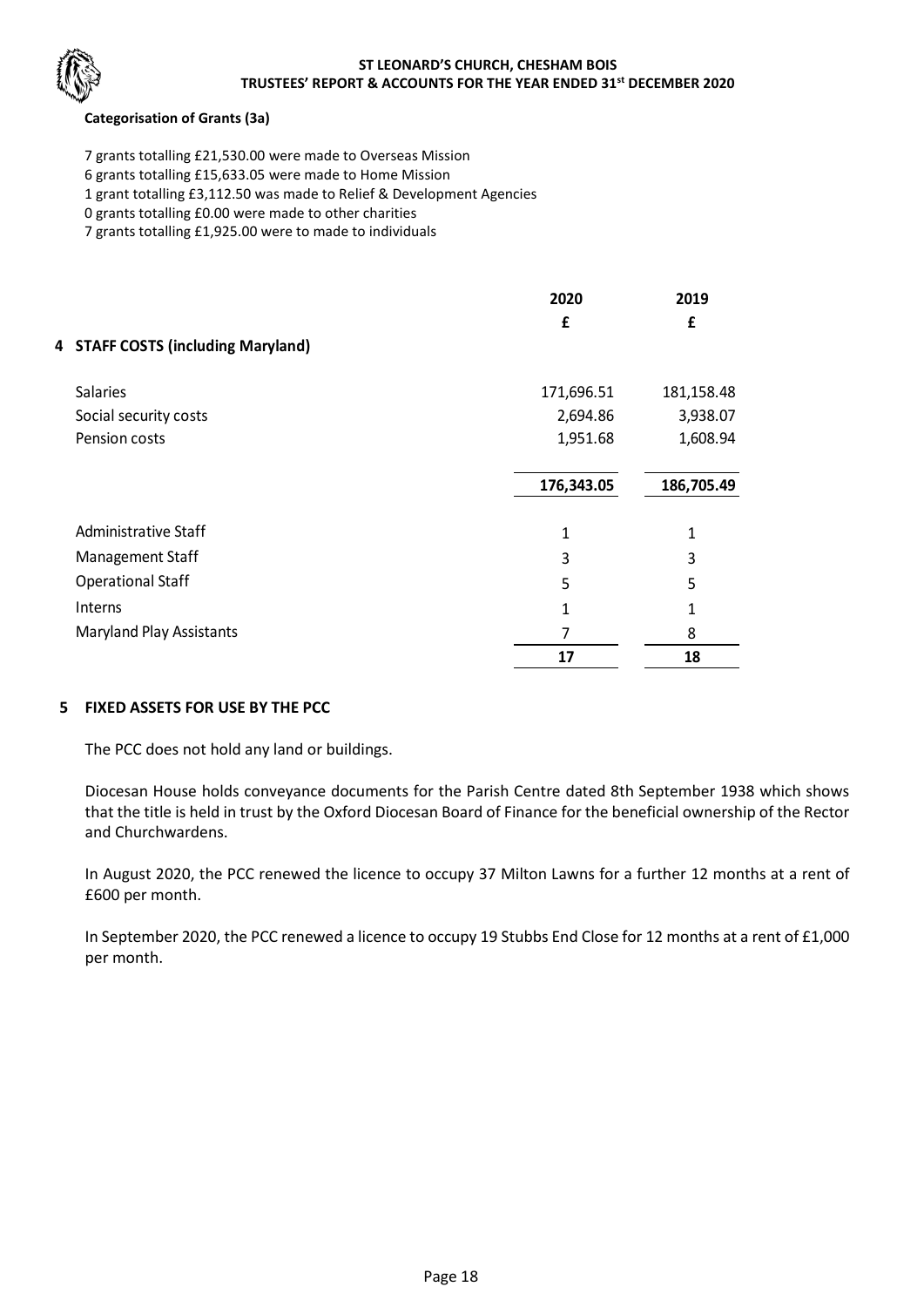

|                         | 2020     | 2019 |
|-------------------------|----------|------|
|                         | f        | f    |
| <b>FIXED ASSETS</b>     |          |      |
|                         |          |      |
| Cost                    |          |      |
| At 1st January 2020     | 0.00     | 0.00 |
| Additions - Photocopier | 3,596.40 | 0.00 |
| Disposals               | 0.00     |      |
| At 31st December 2020   | 3,596.40 | 0.00 |
|                         |          |      |
| <b>Depreciation</b>     |          |      |
| At 1st January 2020     | 0.00     | 0.00 |
| Charge for the Year     | 899.40   | 0.00 |
| Disposals               | 0.00     | 0.00 |
| At 31st December 2020   | 899.40   | 0.00 |
|                         |          |      |
| <b>Net Book Value</b>   |          |      |
| At 31st December 2020   | 2,697.00 | 0.00 |

#### **6 CAPITAL COMMITMENTS**

In 2017 the PCC authorised the following expenditure which was unspent at the year end:

£4,000 for a new sound system in the church building. Of this, none was spent by 31st December 2020, £0 had been contracted for leaving £4,000 authorised, but not contracted.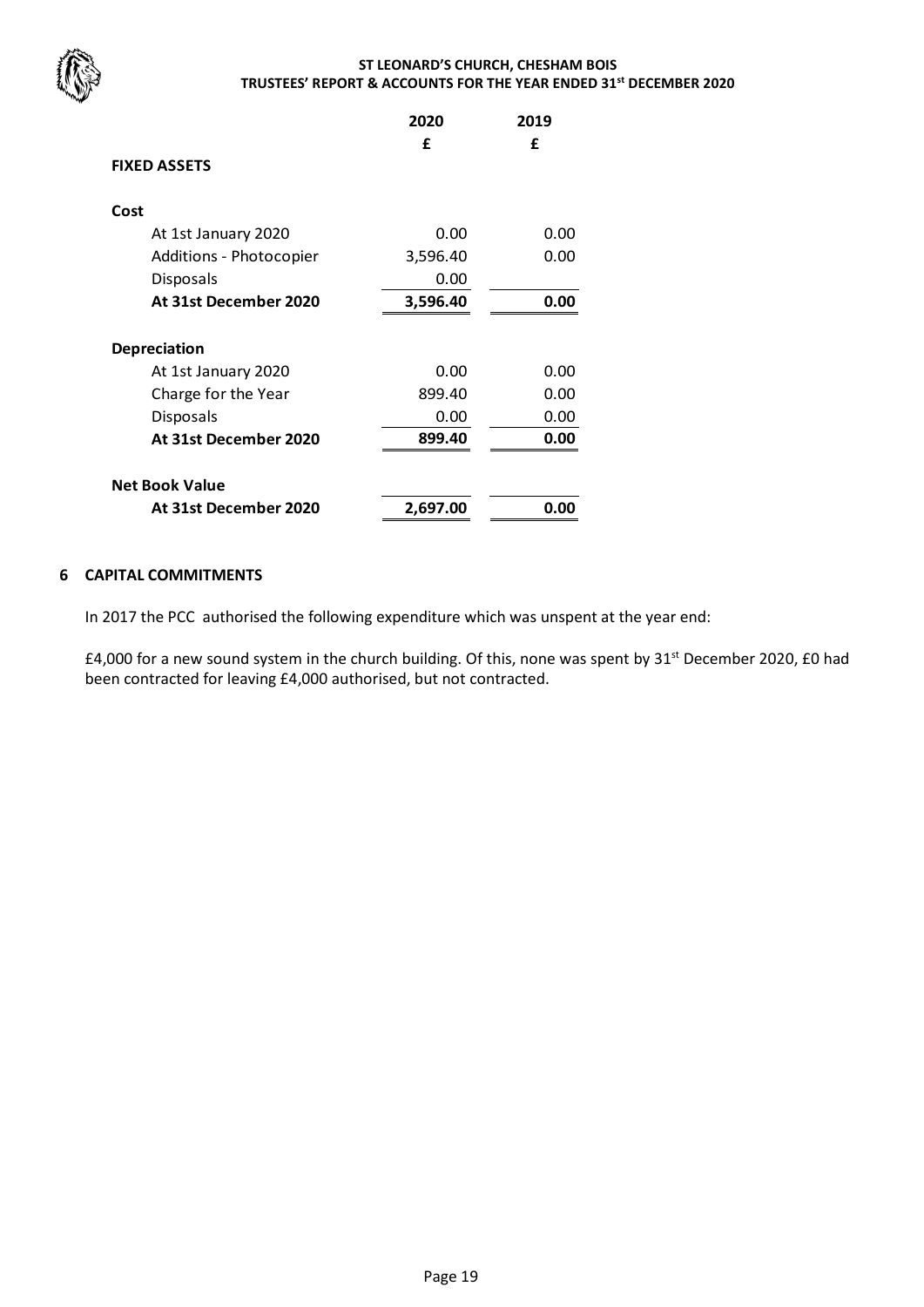

#### **7a FUND DETAILS 2020**

|                                              | Opening         |            |                    |                  | Closing         |
|----------------------------------------------|-----------------|------------|--------------------|------------------|-----------------|
|                                              | <b>Balances</b> | Income     | <b>Expenditure</b> | <b>Transfers</b> | <b>Balances</b> |
|                                              | £               | £          | £                  | £                | £               |
| <b>Restricted Funds</b>                      |                 |            |                    |                  |                 |
| <b>Specified Giving</b>                      | 0.00            | 15,743.05  | 13,743.05          | 0.00             | 2,000.00        |
| Parish Events Fund                           | 0.00            | 30,118.98  | 31,313.04          | 1,194.06         | 0.00            |
| Church Room Charity Fund                     | 0.00            | 0.00       | 0.00               | 0.00             | 0.00            |
| Parish Centre Redevelopment Project Fund     | 0.00            | 6.000.00   | 6.000.00           | 0.00             | 0.00            |
| Parish Centre Redevelopment Build Fund       | 3,365.00        | 0.00       | 0.00               | 0.00             | 3,365.00        |
|                                              | 3,365.00        | 51,862.03  | 51,056.09          | 1,194.06         | 5,365.00        |
| <b>Unrestricted Funds</b>                    |                 |            |                    |                  |                 |
| Designated                                   |                 |            |                    |                  |                 |
| <b>Mission Fund</b>                          | 9.94            | 278.25     | 24,780.00          | 24,523.18        | 31.37           |
| Parish Events Fund                           | 0.00            | 1,000.00   | 286.90             | $-713.10$        | 0.00            |
| <b>General Reserve for Future Activities</b> | 97,960.54       | 0.00       | 0.00               | $-26.708.30$     | 71,252.24       |
| PCC Maryland Fund                            | 4.308.71        | 83,607.30  | 80,289.69          | $-6.012.00$      | 1,614.32        |
| <b>PCC Parish Centre Fund</b>                | 21,518.36       | 5,275.69   | 19,584.27          | 1,012.00         | 8,221.78        |
| Parish Centre Redevelopment Project Fund     | 16,802.08       | 0.00       | 48,368.56          | 31,708.30        | 141.82          |
| Parish Centre Redevelopment Build Fund       | 125.00          | 0.00       | 0.00               | 0.00             | 125.00          |
| General                                      | 84,028.01       | 269,839.72 | 258,533.21         | $-25,004.14$     | 70,330.38       |
|                                              | 224,752.64      | 360,000.96 | 431,842.63         | $-1,194.06$      | 151,716.91      |
|                                              | 228,117.64      | 411,862.99 | 482,898.72         | 0.00             | 157,081.91      |

#### **7b FUND DETAILS 2019**

|                                              | Opening<br><b>Balances</b> | Income     | <b>Expenditure</b> | <b>Transfers</b> | Closing<br><b>Balances</b> |
|----------------------------------------------|----------------------------|------------|--------------------|------------------|----------------------------|
|                                              | £                          | £          | £                  | £                | £                          |
| <b>Restricted Funds</b>                      |                            |            |                    |                  |                            |
| <b>Specified Giving</b>                      | 0.00                       | 75,261.01  | 74,760.99          | $-500.02$        | 0.00                       |
| <b>Parish Events</b>                         | 0.00                       | 17,024.77  | 17,024.77          | 0.00             | 0.00                       |
| Church Room Charity Fund                     | 120.33                     | 0.00       | 120.33             | 0.00             | 0.00                       |
| Parish Centre Redevelopment Project Fund     | 0.00                       | 437.10     | 937.12             | 500.02           | 0.00                       |
| Parish Centre Redevelopment Build Fund       | 0.00                       | 29,990.00  | 26,625.00          | 0.00             | 3,365.00                   |
|                                              | 120.33                     | 122,712.88 | 119,468.21         | 0.00             | 3,365.00                   |
| <b>Unrestricted Funds</b>                    |                            |            |                    |                  |                            |
| Designated                                   |                            |            |                    |                  |                            |
| <b>Mission Fund</b>                          | 6,229.47                   | 758.50     | 36,940.00          | 29,961.97        | 9.94                       |
| <b>Parish Events</b>                         | 0.00                       | 0.00       | 0.00               | 0.00             | 0.00                       |
| <b>General Reserve for Future Activities</b> | 31,006.71                  | 36.953.83  | 0.00               | 30.000.00        | 97,960.54                  |
| PCC Maryland Fund                            | 2.269.23                   | 101,460.06 | 92,580.58          | $-6,840.00$      | 4,308.71                   |
| <b>PCC Parish Centre Fund</b>                | 49,439.09                  | 15,484.37  | 19,245.10          | $-24,160.00$     | 21,518.36                  |
| Parish Centre Redevelopment Project Fund     | 113,314.54                 | 0.00       | 116,512.46         | 20,000.00        | 16,802.08                  |
| Parish Centre Redevelopment Build Fund       | 0.00                       | 0.00       | 80,875.00          | 81,000.00        | 125.00                     |
| General                                      | 124,360.30                 | 352,912.85 | 263,283.17         | $-129,961.97$    | 84,028.01                  |
|                                              | 326,619.34                 | 507,569.61 | 609,436.31         | 0.00             | 224,752.64                 |
|                                              | 326,739.67                 | 630,282.49 | 728,904.52         | 0.00             | 228,117.64                 |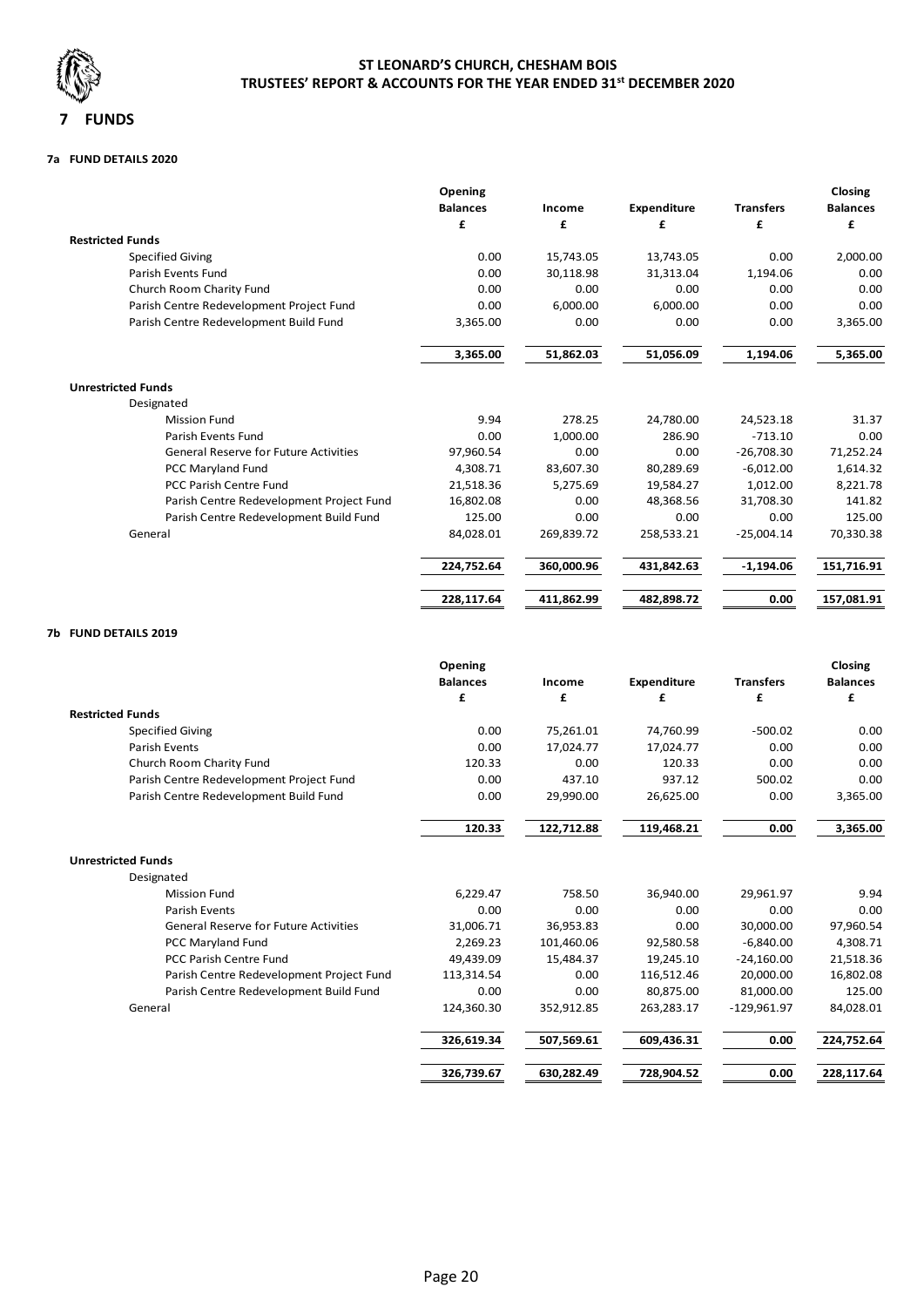## **7 FUNDS (Cont'd)**

#### **Restricted Funds**

Specified Giving is money given to St Leonard's to pass on to individuals or other charities or for specific purposes. The Church Room Charity Fund is for work in the Moor area of our parish and has now been exhausted and closed. The Parish Centre Redevelopment Build Fund (Capital) was created to facilitate management of the funds required for the Parish Centre site build phase.

The Parish Centre Redevelopment Project Fund was created to facilitate management of the funds required for the Parish Centre site project phase.

#### **Unrestricted - Designated Funds**

The Mission Fund is the money tithed by St Leonard's for mission activities. The Mission Committee handles its distribution.

The General Reserve for future activities was created to hold funds for long term projects.

The PCC Maryland Fund was created to hold designated grants received by the pre-school as well as rolling profits or losses.

The PCC Parish Centre Fund was created to hold the operational rolling profits or losses as well as to build up funds to do repairs and major works as may be needed given the age of the building.

The Events Fund was created to facilitate management of Parish Events.

The Parish Centre Redevelopment Project Fund was created to facilitate management of the funds required for the Parish Centre Parish Centre site project phase.

The General Fund holds the operating monies of the PCC.

#### **8 PARISH CENTRE REDEVELOPMENT PROJECT FUNDS**

|                        |                                   | 2020      | 2019       |
|------------------------|-----------------------------------|-----------|------------|
|                        |                                   | £         | £          |
| <b>Opening Balance</b> |                                   | 16,802.08 | 113,314.54 |
| Income                 |                                   |           |            |
|                        | Gifts                             | 6,000.00  | 330.00     |
|                        | Gift Aid                          | 0.00      | 107.10     |
|                        | In Memoriam                       | 0.00      | 500.02     |
|                        |                                   | 6,000.00  | 937.12     |
| <b>Expenditure</b>     |                                   |           |            |
|                        | <b>Specialist Consultants</b>     | 32,514.16 | 36,941.32  |
|                        | <b>Planning Consultants</b>       | 5,685.60  | 7,387.80   |
|                        | Project Management                | 5,046.00  | 30,350.40  |
|                        | Architect                         | 10,140.00 | 42,480.00  |
|                        | Other                             | 982.80    | 290.06     |
|                        |                                   | 54,368.56 | 117,449.58 |
| <b>Transfers</b>       |                                   |           |            |
|                        | <b>Transfers From Other Funds</b> | 31,708.30 | 20,000.00  |
|                        |                                   |           |            |
| <b>Fund Balance</b>    |                                   | 141.82    | 16,802.08  |
|                        |                                   |           |            |